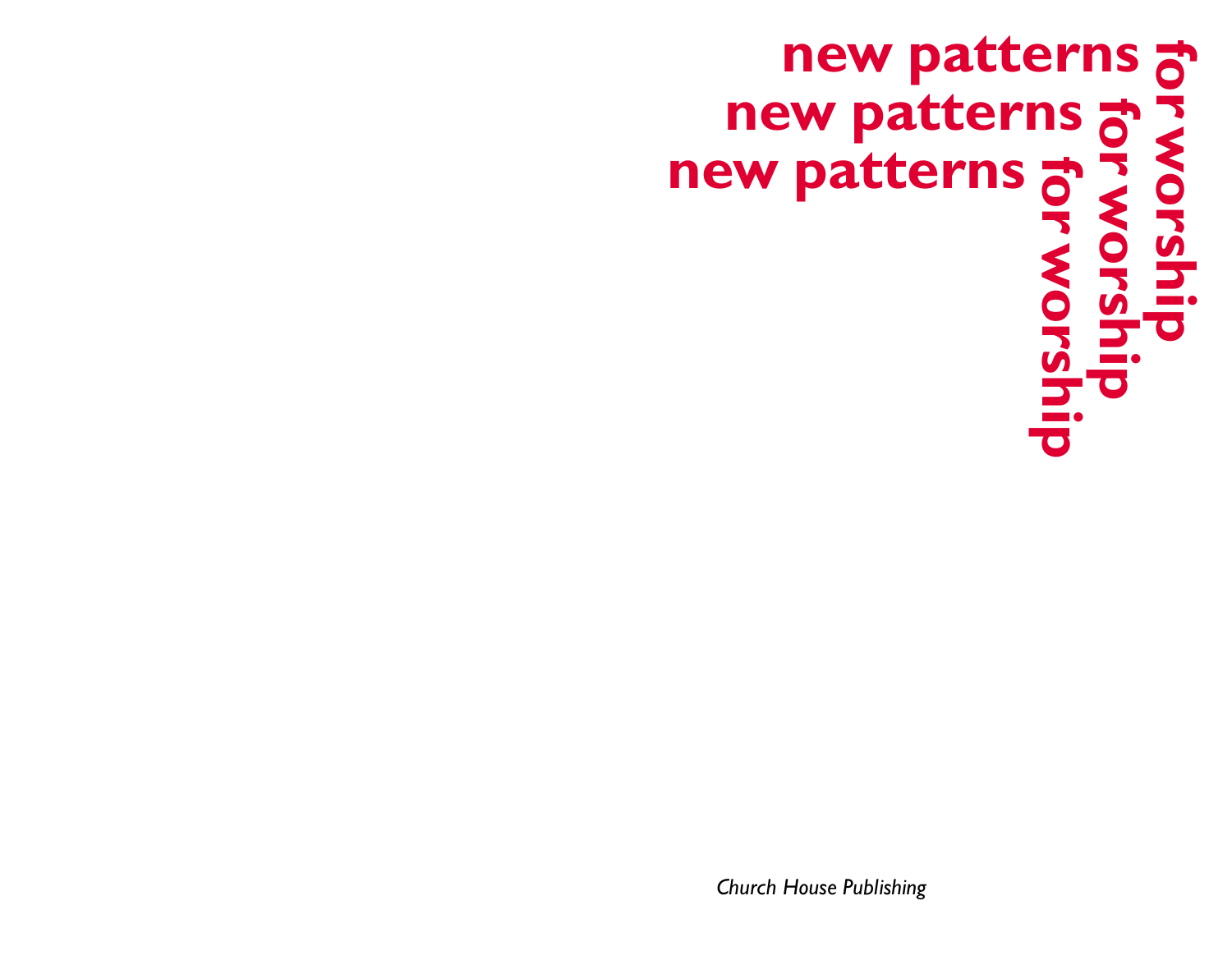Published by Church House Publishing Church House Great Smith Street London SW1P 3NZ

Copyright © *The Archbishops' Council 2002*

ISBN 0 7151 2060 3

All rights reserved. No part of this publication may be reproduced in any form or by any means, electronic or mechanical, including photocopying, recording or any information storage and retrieval system, except as stated below, without written permission.

Texts for local use: the arrangements which apply to local editions of services cover reproduction on a non-commercial basis both for a single occasion and for repeated use. Details are available in the booklet *A Brief Guide to Liturgical Copyright* (see Copyright Information on page 481 for further information).

The Archbishops' Council is indebted to the churches, societies, publishers and individuals whose copyright texts have been included in *Common Worship: New Patterns for Worship*, either in original or in adapted form. For details see Acknowledgements, page 482.

Printed and bound in the United Kingdom at the University Press, Cambridge

Typeset in Gill Sans by Omnific Designed by Derek Birdsall RDI and John Morgan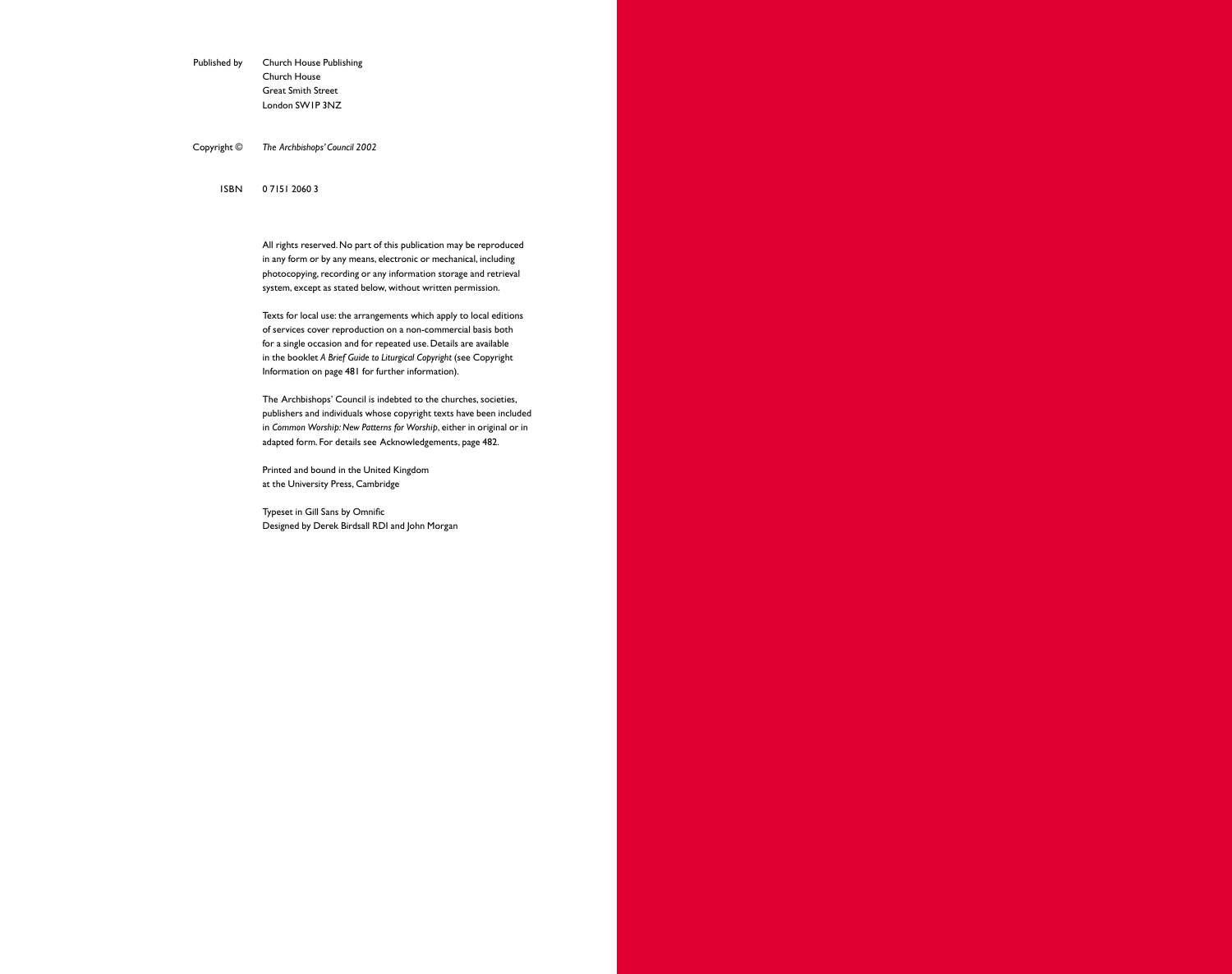### **Contents**

- viii Authorization
- ix Preface

### <sup>1</sup> **Introduction**

- 1 How to use this book
- 3 Patterns of church life: Introducing the four imaginary churches

### <sup>5</sup> **Planning Worship**

- 6 Contents
- 8 A Service of the Word: Authorized Text and Notes
- 15 Planning and Preparing a Service of the Word
- 21 Planning and Preparing Holy Communion
- 24 Planning and Preparation in General
- 35 Music in Worship
- 39 Children in Worship
- 45 Space and Colour
- 49 Common Prayer and the Law

### <sup>55</sup> **Resource Sections**

- 56 Contents
- 59 Resource Section Themes
- 60 **A** Gathering and Greeting
- 72 **B** Penitence
- 98 **C** Liturgy of the Word
- 124 **D** Psalms and Canticles
- 157 **E** Creeds and Authorized Affirmations of Faith
- 170 **F** Prayers
- 219 **G** Praise and Thanksgiving
- 268 **H** The Peace
- 278 **I** Action and Movement
- 287 **J** Conclusion

### <sup>317</sup> **Sample Services**

- 318 Contents
- 319 Introduction

#### **Standard Non-Eucharistic Services**

- 322 1 Morning Praise
- 327 2 For all the Church Family
- 332 3 An Evening Service of the Word

#### **Communion Services**

- 339 4 Christ is our Peace
- 346 5 The Lord is Here
- 356 6 This is our Story
- 363 7 Believe and Trust: Holy Communion with Baptism

#### **Seasonal Services of the Word**

- 373 8 Come, Lord Jesus: Holy Communion in Advent
- 382 9 Peace to God's People: Holy Communion during the Christmas Season
- 389 10 Light to the World: Holy Communion in Epiphany
- 396 11 In Penitence and Faith: a Service in Lent
- 402 12 Christ is Risen: a Service in Easter

#### **Special Days and Occasions**

- 408 13 A Service for St Valentine's Day
- 416 14 A Service for Mothering Sunday
- 424 15 A Service for Fathers' Day
- 432 16 Harvest (outline)
- 435 17 A Saint's Day: a Celebration of St Luke
- 443 18 Facing Pain: a Service of Lament
- 449 19 A Penitential Service (outline)
- 451 20 A Service of Healing (outline)
- 455 21 Worship in a Small Group (outline)

#### **A Special Example**

- 458 22 All Creation Worships (Holy Communion)
- 480 Authorization Details
- 481 Copyright Information
- 482 Acknowledgements
- 486 Index of Biblical References
- 490 Index of Subjects and Themes
- 501 Resource Section Themes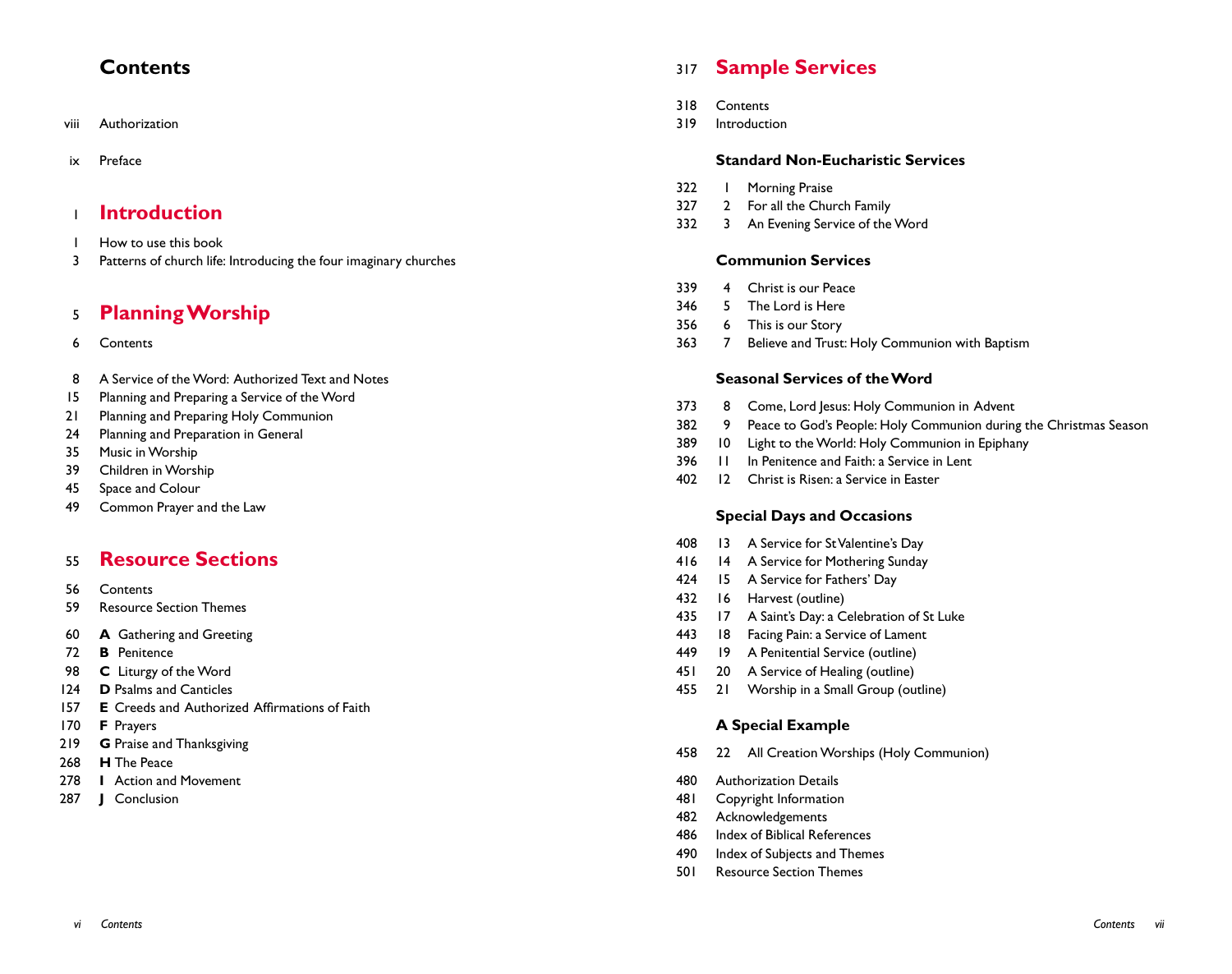### **Authorization**

*New Patterns for Worship* comprises

- **\*** alternative services and other material authorized for use until further resolution of the General Synod;
- \* services which comply with the provisions of A Service of the Word and other authorized services;
- \* material commended by the House of Bishops;
- **\*** material, the use of which falls within the discretion allowed to the minister under the provisions of Canon B 5 and by the rubrics and notes in authorized forms of service.

For details, see page 480.

Canon B 3 provides that decisions as to which of the authorized services are to be used (other than occasional offices) shall be taken jointly by the incumbent and the parochial church council.

#### **Note**

Throughout this volume references simply to *Common Worship* refer to the main *Common Worship* volume, *Common Worship: Services and Prayers for the Church of England*.The other *Common Worship* volumes are referred to by their full titles, for example *Common Worship: Pastoral Services*.

### **Preface**

*Patterns for Worship* was first published in a Synod edition in 1989, but was not published in a commercial edition until 1995.The Synod draft contained what some people considered fairly revolutionary proposals about alternative structures for the Eucharist and Eucharistic Prayers, and the House of Bishops said it was 'mindful of those who want a period of stability in the liturgical life of the Church, and who might be anxious lest the Commission's proposals extend the bounds of choice and variety of liturgical provision more widely than has been customary in the Church of England'.The 1995 edition established the principle followed in *Common Worship* of publishing both commended and authorized material in one volume. It included the newly authorized Service of the Word, Confessions and Absolutions and Affirmations of Faith, but no Eucharistic Prayers were included.This present volume contains the same range of material, and includes the outline for the Eucharist, authorized as A Service of the Word with a Celebration of Holy Communion, together with provision for using a number of thanksgivings as extended prefaces with some of the new Eucharistic Prayers.

What is the difference between *New Patterns for Worship* and *Common Worship*? There are two important features about *New Patterns* which distinguish it from the *Common Worship* volumes.These have led to the publication of a new edition of this book, brought up to date so that it is entirely compatible with *Common Worship*.

First, it is organized in a completely different way from *Common Worship*. It is a directory of resources, organized in such a way that those looking for material for different sections of the service can find and compare possible texts and ideas, all cross-referenced for 'secular' themes as well as for major doctrinal themes and seasons.This is not a new idea.The introduction to *Lent, Holy Week, Easter* in 1984 said, 'We are providing a directory from which choices may be made.We think of this book as a manual to be used with selectivity, sensitivity and imagination.' In 1985 the report by the General Synod Standing Committee, *The Worship of the Church*, called for 'a directory with a wealth of resource material including supplementary material for each of the many points in the service where there is room for the individual's own words.The directory would need to set boundaries to the proposed freedom, and points which might be theologically divisive would have to be watched.' The introduction to *Common Worship* says that the provision for the combination of old and new 'provides for the diverse worshipping needs of our communities, within an ordered structure which affirms our essential unity and common life'.This continued provision for diversity within an authorized structure continues in *Common Worship*, both in the outline structures provided for A Service of the Word and other services, and also in the notes and rubrics which frequently use the phrase 'these or other suitable words'.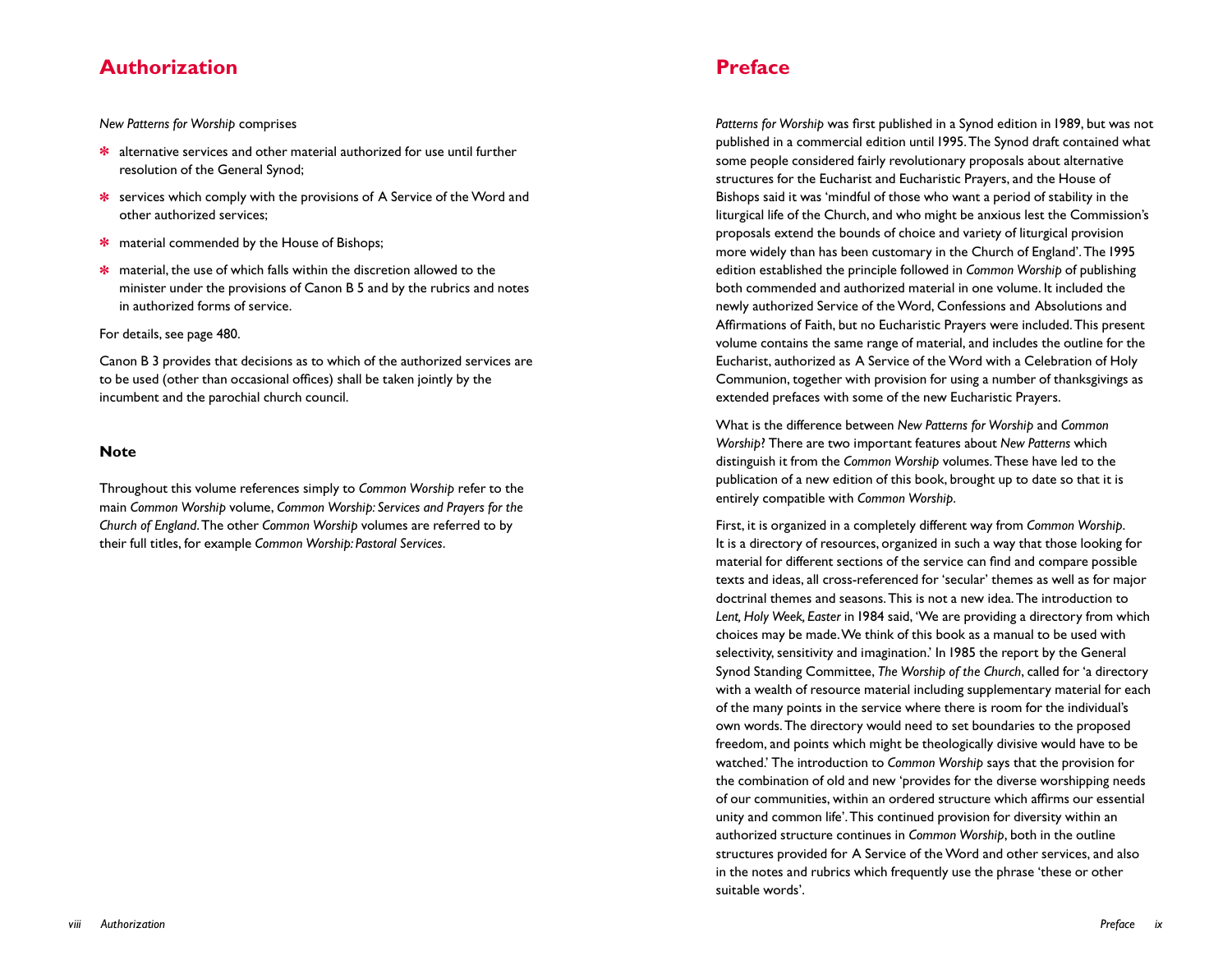plan and lead worship.There are training elements built into each of the resource sections, together with discussion material for PCCs and worship planning groups. Some of the items in the Resource Sections have been deliberately chosen to illustrate different ways of doing things. So there are different ways of handling the Prayers of Intercession, and a number of examples of the same psalm or canticle treated in different ways both for singing and for speaking. At the end of the book there are Sample Services, covering quite a wide range of thematic and seasonal occasions. Sometimes they will be exactly what the user is looking for, and can be copied for local use. Sometimes they are simply outlines illustrating different shapes and creative ideas.The principles behind the basic outline of A Service of the Word imply the need for those who conduct and lead the services to be aware of the theological models that shape our worship, both in the patterns of the services and in the structures of the component parts.These patterns draw worshippers from where they are by means of encounter with the story of what God has done for his people to where we might hope they would be. But the main reason they are there is to illustrate the theory and methods explained in the earlier part of the book, and to stimulate those who plan services locally to produce better worship. Again, one of these services is deliberately dealt with in a number of different ways, so that the effect of different approaches may be seen. The Liturgical Commission's aim in producing *Patterns for Worship* in 1989

Second, *New Patterns for Worship* is designed to educate and train those who

was to meet some of the current needs of the Church's worship, reflected most acutely in Urban Priority Areas and in services (often called 'family services') at which all age groups, including children, are present.We used the already established principle of flexibility to provide forms of worship which could still be recognizable as belonging within the Anglican tradition, while encompassing the enormous variety that exists within the Church at present. Time has moved on. Much of the flexibility and variety is enshrined in *Common Worship*, and this book provides some complementary resources to encourage that. And we now speak of 'all-age worship' rather than 'family services', reflecting the social changes which still continue. But many of the needs are still the same: the need to explore different ways of recognizing and celebrating the presence of God in worship, the need to maintain the unity of the Church while doing so, the need to train more people to share in the planning and preparation of worship, and the need to enjoy God in worship in such a way that others are attracted and join in.

November 2002

### **Introduction**

### **How to use this book**

Worship is not worship until you do it.

Worship books consisting simply of texts to say or sing are like recipes which list ingredients without the instructions for putting them together.

But how do you offer advice and suggest questions to ask about the presentation of the liturgy without putting it all in rubrics, or mandatory stage directions, in the services, or producing a separate manual? Probably the most digestible and least legalistic way of doing it would be to tell stories. So here you have

- **\*** the authorized text of A Service of the Word, with notes and instructions about how to put it together;
- **\*** a set of Resource Sections providing material, section by section, for each part of a service; and
- \* the stories of four entirely imaginary churches, at the beginning of each Resource Section. As you read them, you will gather a little of the flavour and style of each church, both rural and urban, with different spaces and resources.You may find you identify more with one than with another, but be prepared to learn from the others. Sometimes the lessons may be how *not* to do it.

#### **What do you want to do?**

- **\*** To look for items to put into a service, browse through the Resource Sections, using the indexes.You will find an index of the themes followed in each section on pages 59 and 501.
- **\*** To find a service for a special occasion, look at the section entitled Sample Services for ideas and suggestions, an outline order of service, or a complete worked-out example.
- **\*** To find some help in preparing either of these, read the introductory pages to each Resource Section and each Sample Service.
- **\*** To learn more about putting services together, or find ways of helping a PCC or worship planning group to learn more about the decisions they need to take, read the stories of the four churches.The introductory notes and outline discussion starters included in the Planning Worship section of this book are designed to make it a useful educational tool.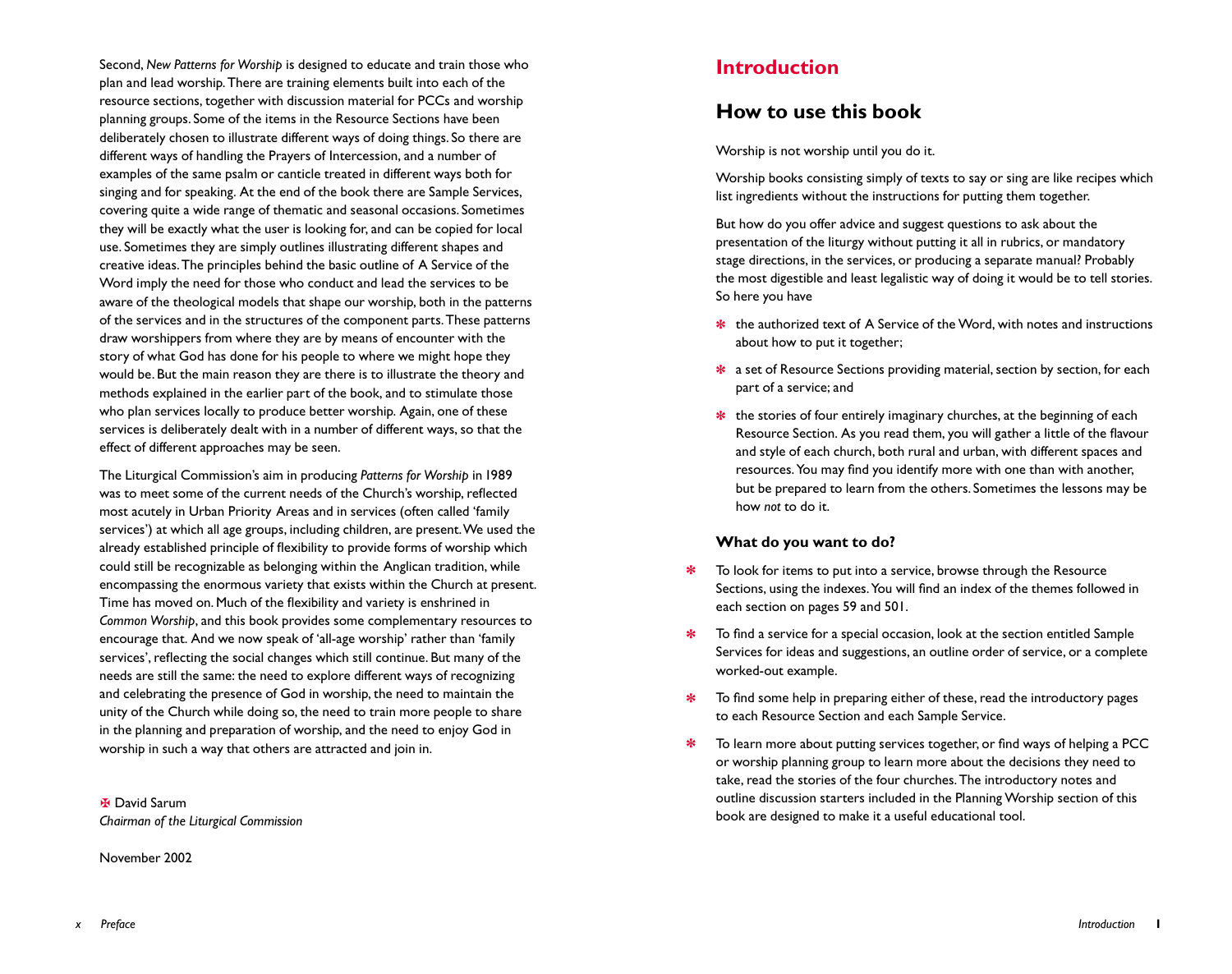#### **How to use the stories**

Two or three people could be asked to read a particular section beforehand, in preparation for the discussion; the stories – and possibly the questions below – could be reproduced on a handout given to everyone. A larger meeting would be better divided into groups, possibly with both the questions and the collecting of responses set out on an overhead projector. Ask some questions:

- **\*** Can you imagine being present in the situations described?
- **\*** What is good or bad about them?
- **\*** Do you feel nearer to the experience of one of the four churches?
- **\*** Which one?
- **\*** Make a list of suggestions which come to you as a result of reading this section.
- **\*** Are any of these suggestions possible for us

a) some time in the future?

b) right now?

- **\*** Do we need variety in how we handle this part of the service week by week, or do we need the security of being consistent?
- **\*** Do we need to consult with others before taking action other church leaders, the PCC, musicians, choir, servers etc.?

## **Patterns of church life: Introducing the four imaginary churches**

♥ **St Ann's** is a large suburban church, with a mixed congregation of different ages and backgrounds.There is considerable lay involvement in the leadership of the church, and this is evident in the worship too.The PCC recently spent a day away reviewing the church's worship, and one of the results of this was the setting up of a worship planning group. See the first section of page 25, and Planning and Preparation in General, beginning on page 24.

Sunday worship is the focus of the whole life of this very active church, and a lot of energy is put into preparing for Sunday both by those involved in teaching the different adult and children's groups and by the music and drama groups. Sunday morning worship follows *Common Worship* Order One Holy Communion, but on occasion makes use of the provisions of A Service of the Word with a Celebration of Holy Communion to enable it to feel more like a less formal all-age service.The sermon is done in a variety of ways, for example using videos or dividing the adult members of the congregation into groups.There is a break at the Peace when the children come back from their groups and some non-communicants and enquirers leave without embarrassment.

### ♣

**St Bartholomew's** is a lovely medieval country church, small both in size and in congregation. Sharing a vicar with other churches in the group means that the Sunday pattern varies from week to week, and the main service is not always communion.The church is not as insular as it used to be; one or two people sometimes go to services at other churches in the group, and some incomers in the village bring experience of other churches.The main vision of the staff (vicar, deacon and an excellent Reader) is of worship that is accessible to everyone in the village, children included, and that accurately reflects and sums up the life of the community. Some of the congregation would prefer the worship to be a little less related to the community and more of a beautiful oasis, away from the week's troubles – a kind of entering into eternity from which they can emerge refreshed to face the week.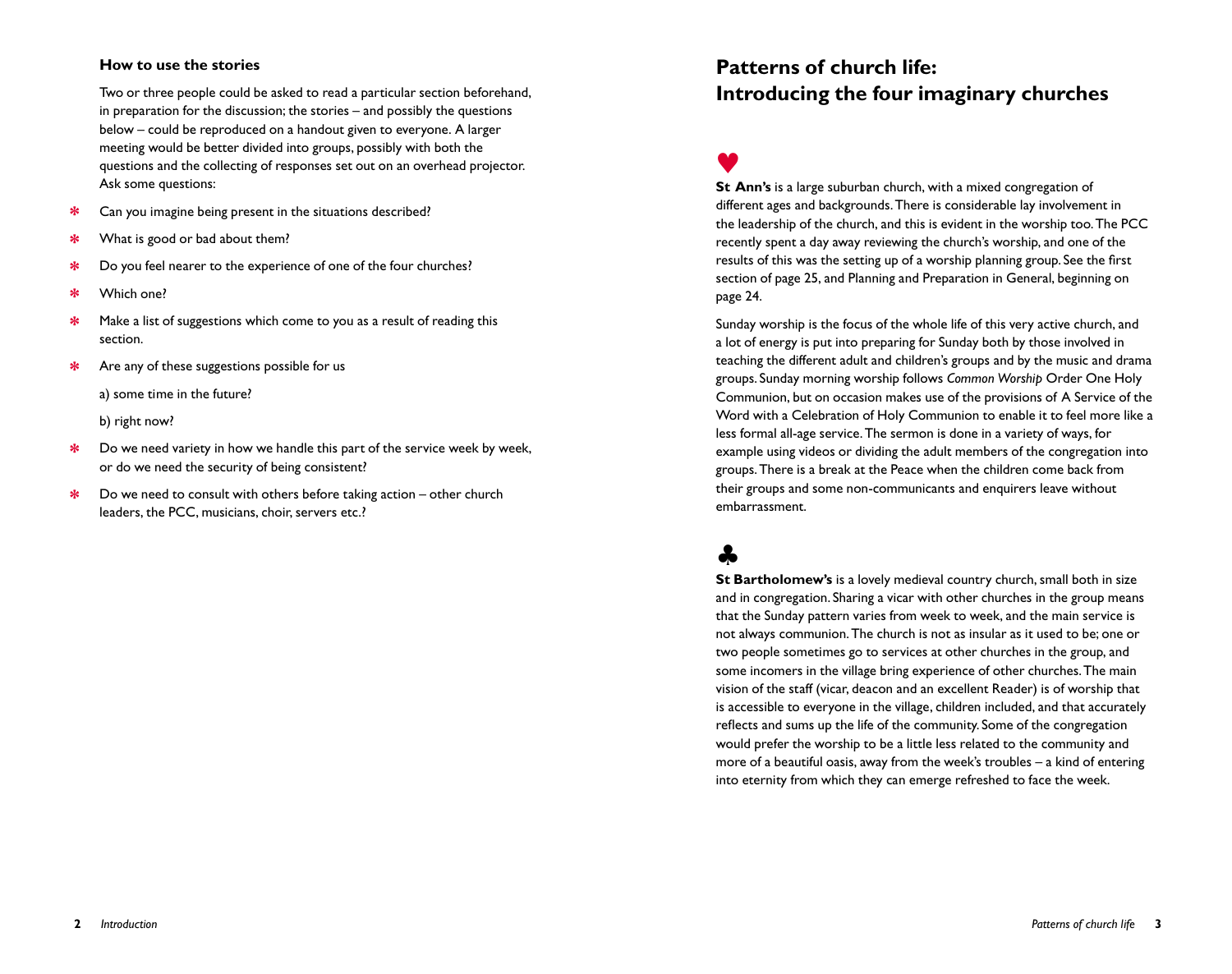♦

**St Christopher's** is a large nineteenth-century neo-gothic building in the downtown part of the city.The parish priest lives in the vicarage adjoining the church.The high brick wall which surrounds the church and vicarage also includes the disused school, now used adventurously for a wide range of community activities.The parish priest is the only professional living in the area.The small congregation spend a lot of time together; all of them live locally. Some of them help to run things in the community centre and every morning there are four or five praying, with more for late evening worship, and thirty for communion with hymns and sermon on Tuesday evening. Sunday worship is a culmination and gathering together of the activities, concerns and worship of the week.The social needs of the community are offered to God as easily as they are discussed practically in the pub after church – a kind of extended Peace attended by most of the congregation.

## ♠

**St Dodo's** is a church where worship is simply not one of the most important things the church does. It comes low on most people's agenda, though there are occasional heated discussions at the PCC.The demands of different factions and rival views in the church mean that the worship is very bitty, and there is a different kind of service each Sunday in the month, with very few people going every week.The vicar finds little time for preparation and feels it is impossible to involve others in preparing or helping to lead because of the need to keep the balance between the different factions.

*Note:* There really was a St Dodo. He was the abbot of a monastery in Belgium who died in AD 750. We've chosen him partly because there are no churches dedicated to him in Britain, partly because of the other overtones of his name. But if you find yourself identifying with some of the stories of St Dodo's (and many of them are true) don't despair: you're not extinct yet, and the fact that you are using this book shows that you are well on the way to recovering from deadness.

**worship planningworship planningworship planning**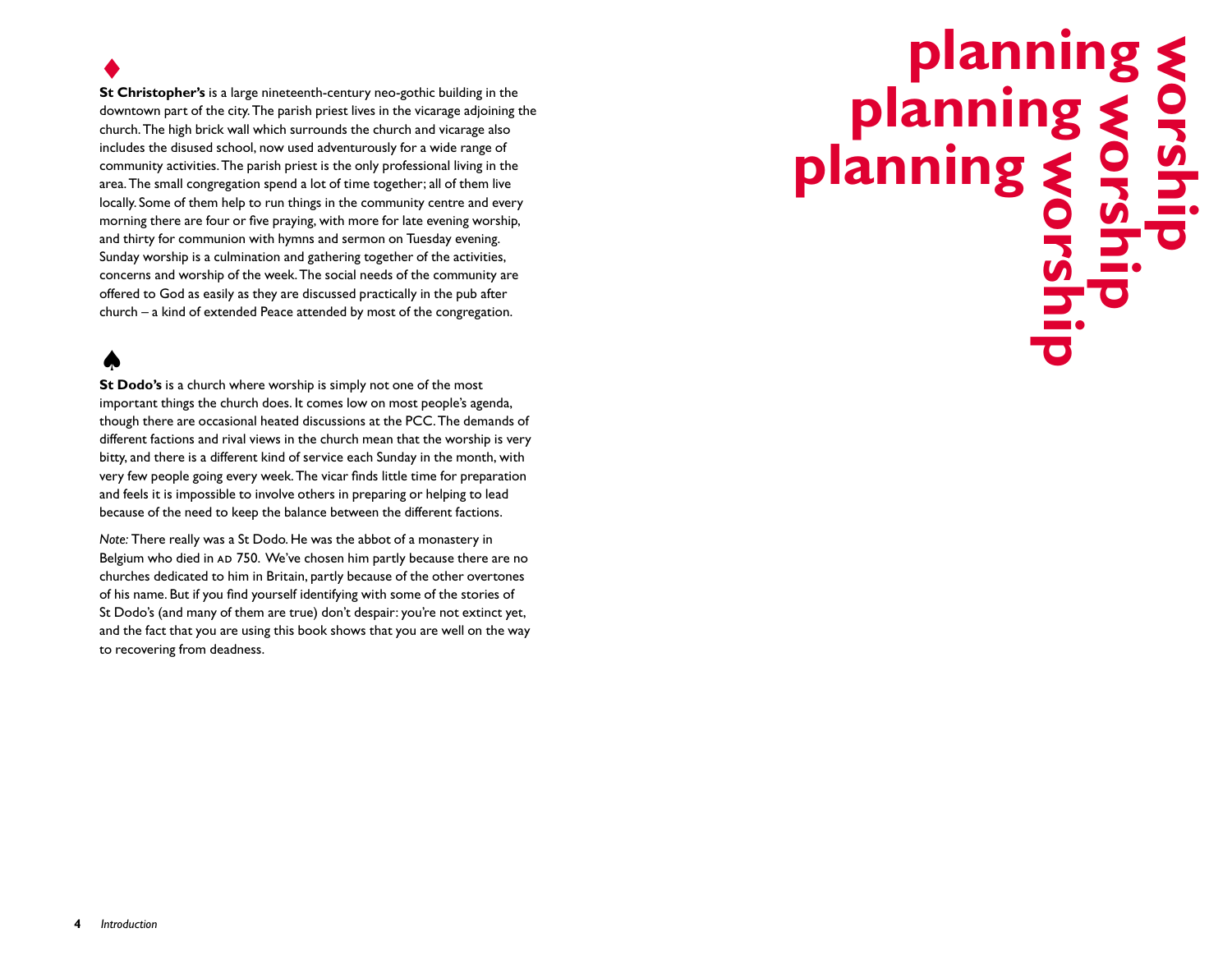### **Planning Worship**

### **Contents**

### **A Service of the Word: Authorized Text and Notes**

- **Planning and Preparing a Service of the Word**
- 15 How to put a service together
- 18 Example 1: A block structure
- 19 Example 2: A conversation structure
- 19 Themes
- 20 Guidelines

### **Planning and Preparing Holy Communion**

21 How it works

### **Planning and Preparation in General**

- 24  $\bullet$  Stories from the four churches
- *Worship Planning Group: terms of reference*
- *St Christopher's service form: 10.30 a.m. Parish Eucharist*
- 26 Discussion starter/Away Day agenda: our worship
- *Discussion handout:What is worship?*
- *Discussion handout: Service structures some historical background*
- 29 Additions and insertions
- 29  $\bullet$  Stories from the four churches
- *Interviews*
- *Notices*
- *Questions to ask when putting something different into the service*
- 33 Structures and 'specials'
- $33 \rightarrow$  Stories from the four churches

### **Music in Worship**

- 35  $\bullet$  Stories from the four churches
- *Teaching the congregation new music*
- *Why use music in worship?*
- *How to use music in worship*
- *Where to use music in worship*
- *Questions to ask when choosing music*

### **Children in Worship**

- $39 \rightarrow$  Stories from the four churches
- *Ideas for visual accompaniment to readings*
- *Worship theme table*
- *Preambles before the Eucharistic Prayer*
- 43 Discussion starter: All-Age Worship

### **Space and Colour**

- $\bullet$  Stories from the four churches
- *St Ann's checklist*
- *How St Christopher's moved*
- *Small groups*

### **Common Prayer and the Law**

- $49 \times$  Stories from the four churches
- *Canon B 11.1*
- *Common prayer in the Church of England*
- *The doctrine of the Church of England*
- 53 Discussion starter: Common prayer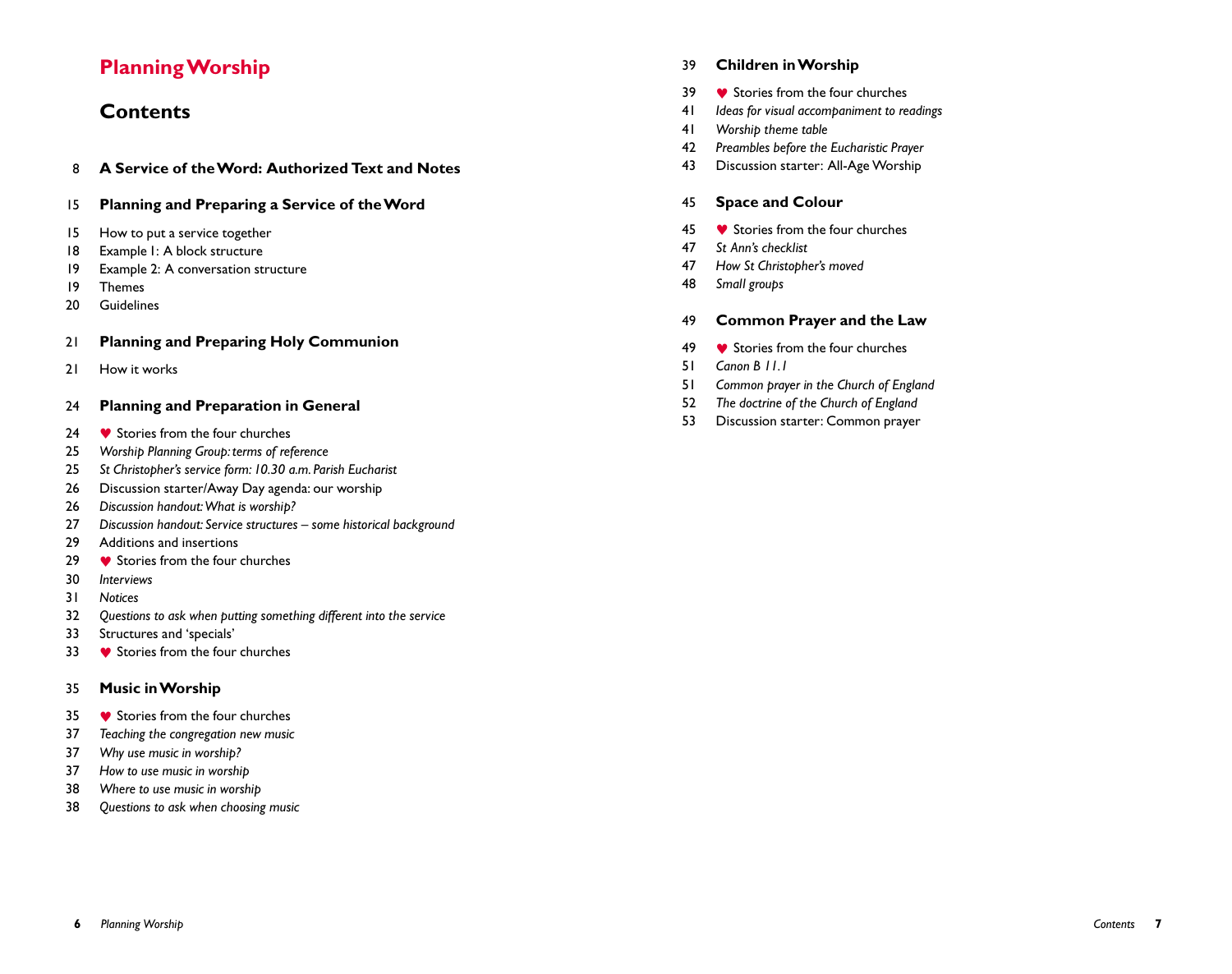## **A Service of the Word: Authorized Text and Notes**

Worship may often make use of the authorized provision for A Service of the Word, which is given here for ease of reference.

### **A Service of the Word**

### *¶ Introduction*

A Service of the Word is unusual for an authorized Church of England service. It consists almost entirely of notes and directions and allows for considerable local variation and choice within a common structure. It is important that those who prepare for and take part in A Service of the Word should have a clear understanding of the nature of worship and of how the component parts of this service work together. Leading people in worship is leading people into mystery, into the unknown and yet the familiar. This spiritual activity is much more than getting the words or the sections in the right order. The primary object in the careful planning and leading of the service is the spiritual direction which enables the whole congregation to come into the presence of God to give him glory. Choices must be made responsibly by leaders of this service or by groups planning worship with them, whether the service is an occasional one, or a regular one which may use a service card.The notes and the text of A Service of the Word should be read together as they interpret one another.

### **The Liturgy of the Word**

At the heart of the service is the Liturgy of the Word.This must not be so lightly treated as to appear insignificant compared with other parts of the service.The readings from Holy Scripture are central to this part and, together with the season, may determine the theme of the rest of the worship. At certain times of the year, as Note 5 says, the readings come from an authorized lectionary, so that the whole Church is together proclaiming the major events in the Christian story.Telling that story and expounding it in the 'sermon' can be done in many different and adventurous ways. Some are suggested in Notes 5 and 7, but there are many others.The word 'sermon' is used in the service, and explained in the note, precisely because it would be too limiting to use words like 'address', 'talk', 'instruction', or 'meditation'.

The items in the Liturgy of the Word may come in any order and more than once. So the sermon may be in parts and there may be more than one psalm or song, and of course hymns may be inserted as well. But on most occasions it will be appropriate for this part of the service to have a Creed or Affirmation of Faith as its climax.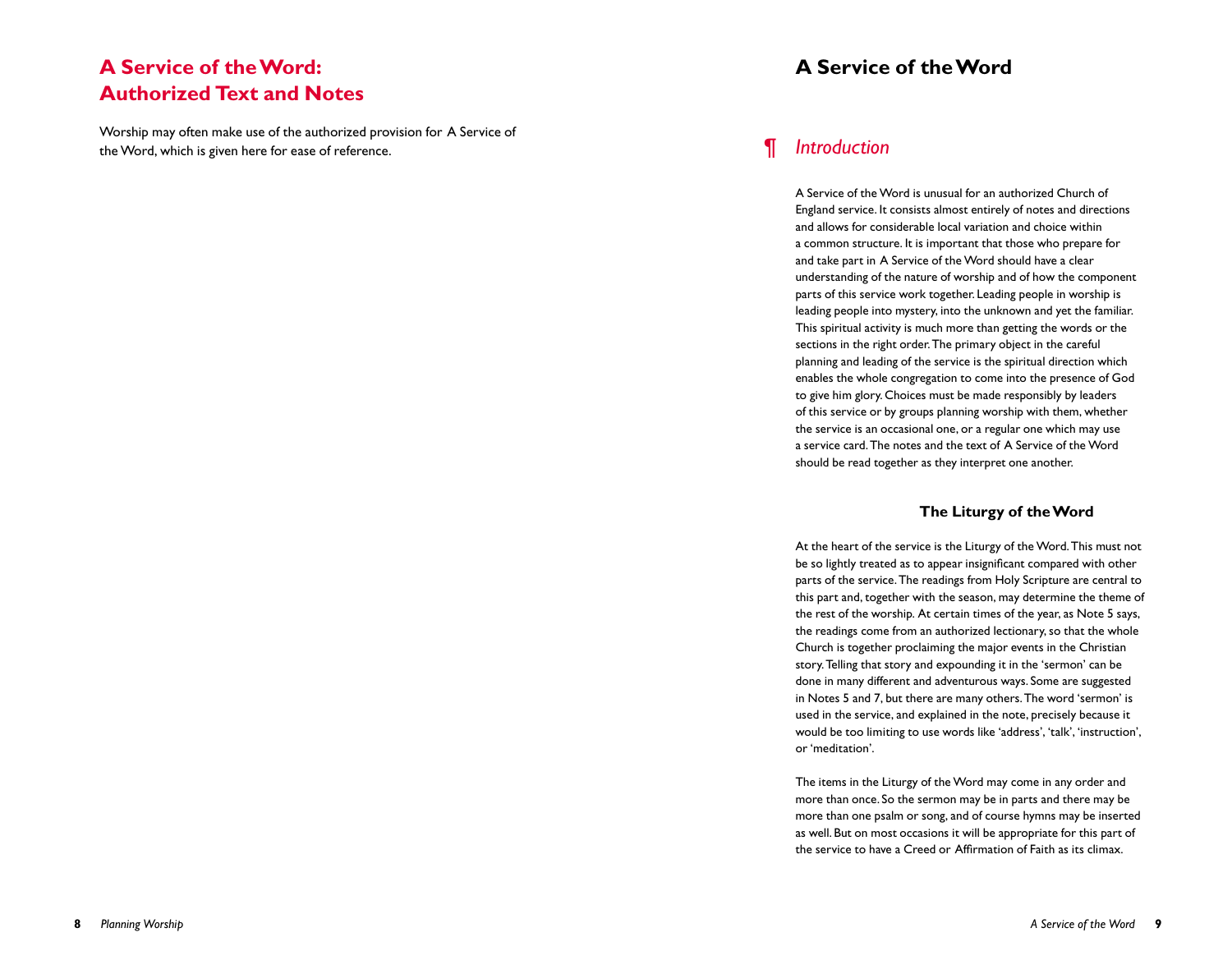#### **Preparation**

With the Liturgy of the Word becoming clear it will be easier to see how the Preparation for it, and the response to it in the Prayers, fit in. People need to know when the service has started (Note 1). What happens at the beginning can create the atmosphere for worship and set the tone and mood for what follows.The gathering of the congregation and the call to worship are to be marked by a liturgical greeting between minister and people. Leaders should have worked out exactly where this comes among the singing, Scripture sentence, introduction (perhaps to the theme) and opening prayer. All these should draw the members of the congregation together and focus their attention on almighty God.

This part of the service will usually include the Prayers of Penitence, though these may come later if, for instance, the theme of the Liturgy of the Word appropriately leads to penitence. Authorized Prayers of Penitence include all those confessions and absolutions in *The Book of Common Prayer* and in services in *Common Worship*, together with several other seasonal and thematic forms, mostly for occasional use, which are set out on pages 122–137 of *Common Worship*.The climax of this part of the service is either the Collect or, if that is included in the Prayers, one of the items of praise, a hymn or the Gloria.The Collect does not have to be that of the day; it may be a thematic one based on the readings (in which case it should come immediately before the readings), or be used to sum up the Prayers.

#### **Prayers**

Part of the response to the Word is the Creed, but the response should be developed in the Prayers which follow.There are many different options for this part of the service.These range from a series of Collect-type prayers to congregational involvement in prayer groups, visual and processional prayers, with responsive forms and a number of people sharing the leading of intercessions in between. But, whatever the form, it is essential that the Prayers also include thanksgiving. A section of thanksgiving, which may include the spoken word, music and hymns, may be the proper climax to this part of the service.

#### **Conclusion**

Many different words have been used for the Conclusion, each of which has something to contribute to our understanding of how the service ends: dismissal, farewell, goodbye, departure, valediction, commission, blessing, ending, going out.What is essential, as with the way the service starts, is that it should have a clear liturgical ending: options are listed in Note 9.

Once the service is planned, leaders will want to check through to ensure that there is the right balance between the elements of word, prayer and praise, and between congregational activity and congregational passivity. Does the music come in the right places? Is there sufficient silence (Note 4)? This is something leaders can be afraid of, or fail to introduce properly. And is there a clear overall direction to the service: is it achieving the purpose of bringing the congregation together to give glory to God?

### *¶ A Service of the Word*

#### *Preparation*

The minister welcomes the people with the **Greeting**.

**Authorized Prayers of Penitence** may be used here or in the **Prayers**.

The Venite, Kyries, Gloria, a hymn, song, or a set of responses may be used.

The **Collect** is said either here or in the **Prayers**.

#### *The Liturgy of the Word*

#### This includes

¶ **readings (or a reading) from Holy Scripture**

¶ a **psalm**, or, if occasion demands, a scriptural song

¶ a **sermon**

¶ an **authorized Creed**, or, if occasion demands,

an **authorized Affirmation of Faith.**

#### *Prayers*

#### These include

¶ **intercessions and thanksgivings**

¶ **the Lord's Prayer**

#### *Conclusion*

The service concludes with a **blessing, dismissal** or other **liturgical ending**.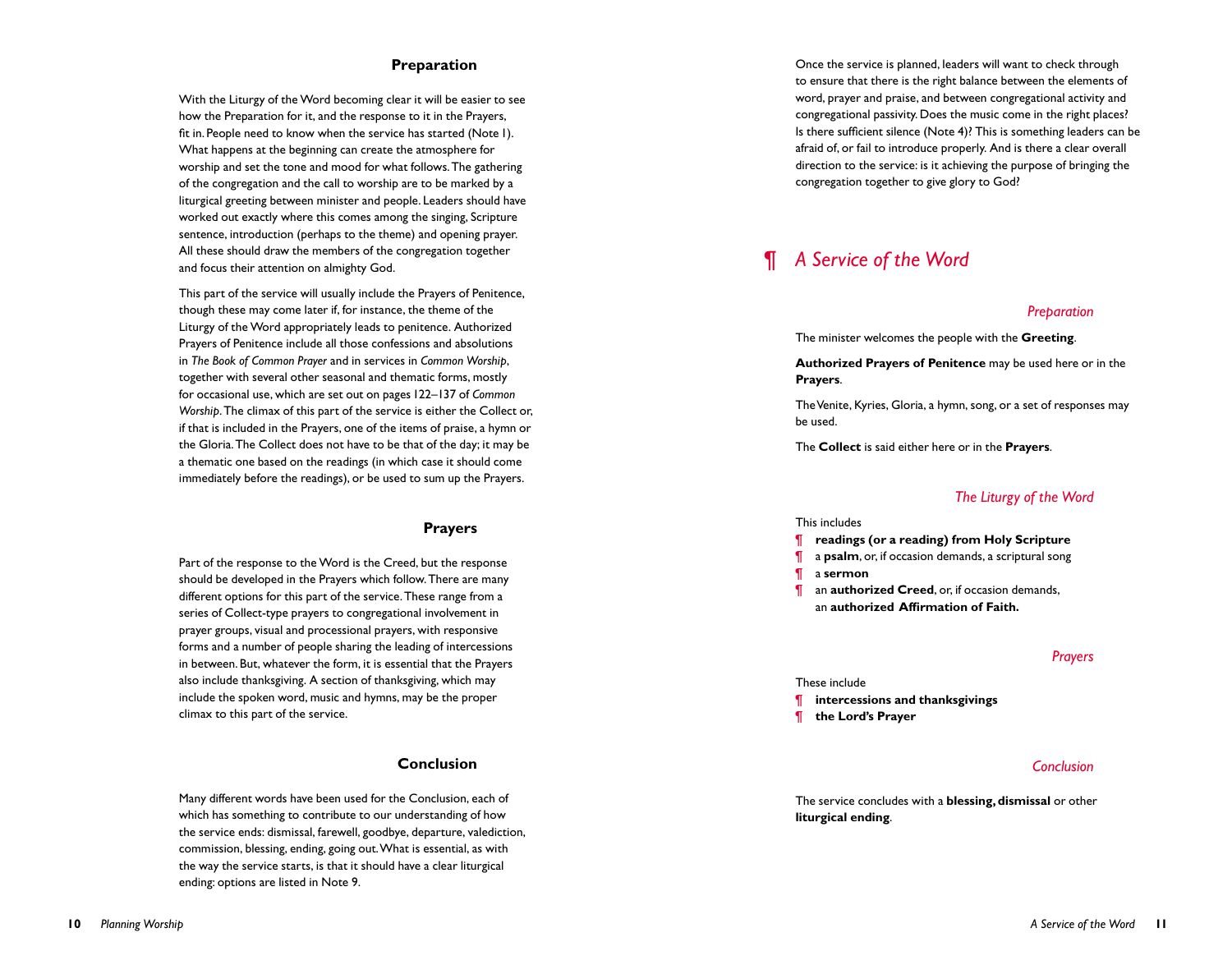## *¶ A Service of the Word with a Celebration of Holy Communion*

*This rite requires careful preparation by the president and other participants, and is not normally to be used as the regular Sunday or weekday service.*

*Sections marked with an asterisk\* must follow an authorized text.*

#### *Preparation*

The people and the priest:

- **T** greet each other in the Lord's name
- ¶ confess their sins and are assured of God's forgiveness\*
- **T** keep silence and pray a Collect\*

#### *The Liturgy of the Word*

The people and the priest:

¶ proclaim and respond to the word of God

#### *Prayers*

The people and the priest:

**T** pray for the Church and the world

#### *The Liturgy of the Sacrament*

#### The people and the priest:

- ¶ exchange the Peace
- ¶ prepare the table
- ¶ pray the Eucharistic Prayer\*
- ¶ break the bread
- receive Holy Communion

#### *The Dismissal*

The people and the priest:

**T** depart with God's blessing.

### *¶ Notes*

In this form of service, the material is described as 'authorized' or 'suitable', which expressions shall have the following meanings:

- ¶ 'authorized' means approved by the General Synod in accordance with the provisions of Canon B 2.
- ¶ 'suitable' means a form used at the discretion of the minister conducting the form of service on any occasion, but such that the material so used shall be neither contrary to, nor indicative of any departure from, the doctrine of the Church of England in any essential matter.

This service is authorized as an alternative to Morning Prayer and Evening Prayer. It provides a structure for Sunday services, for daily prayer and for services of an occasional nature.

#### **1 Greeting**

The service should have a clear beginning.The liturgical greeting may follow some introductory singing, or a hymn or a sentence of Scripture, and may be followed by a brief introduction or an opening prayer.

#### **2 Prayers of Penitence**

Only authorized Prayers of Penitence should be used.They may be omitted except at the Principal Service on Sundays and Principal Holy Days. Authorized forms of Confession and Absolution may be found in *The Book of Common Prayer*, in the services in *Common Worship* and on pages 122–137 of *Common Worship*. See also pages 81–97 in this book.The minister may introduce the Confession with suitable words.

#### **3 Hymns, Canticles, Acclamations and the Peace**

Points are indicated for some of these, but if occasion requires they may occur elsewhere.

#### **4 Silence**

Periods of silence may be kept at different points of the service. It may be particularly appropriate at the beginning of the service, after the readings and the sermon, and during the prayers.

#### **5 Readings**

There should preferably be at least two readings from the Bible, but it is recognized that if occasion demands there may be only one reading. It may be dramatized, sung or read responsively. The readings are taken from an authorized lectionary during the period from the Third Sunday of Advent to the Baptism of Christ, and from Palm Sunday to Trinity Sunday. When A Service of the Word is combined with Holy Communion on Sundays and Principal Holy Days, the readings of the day are normally used.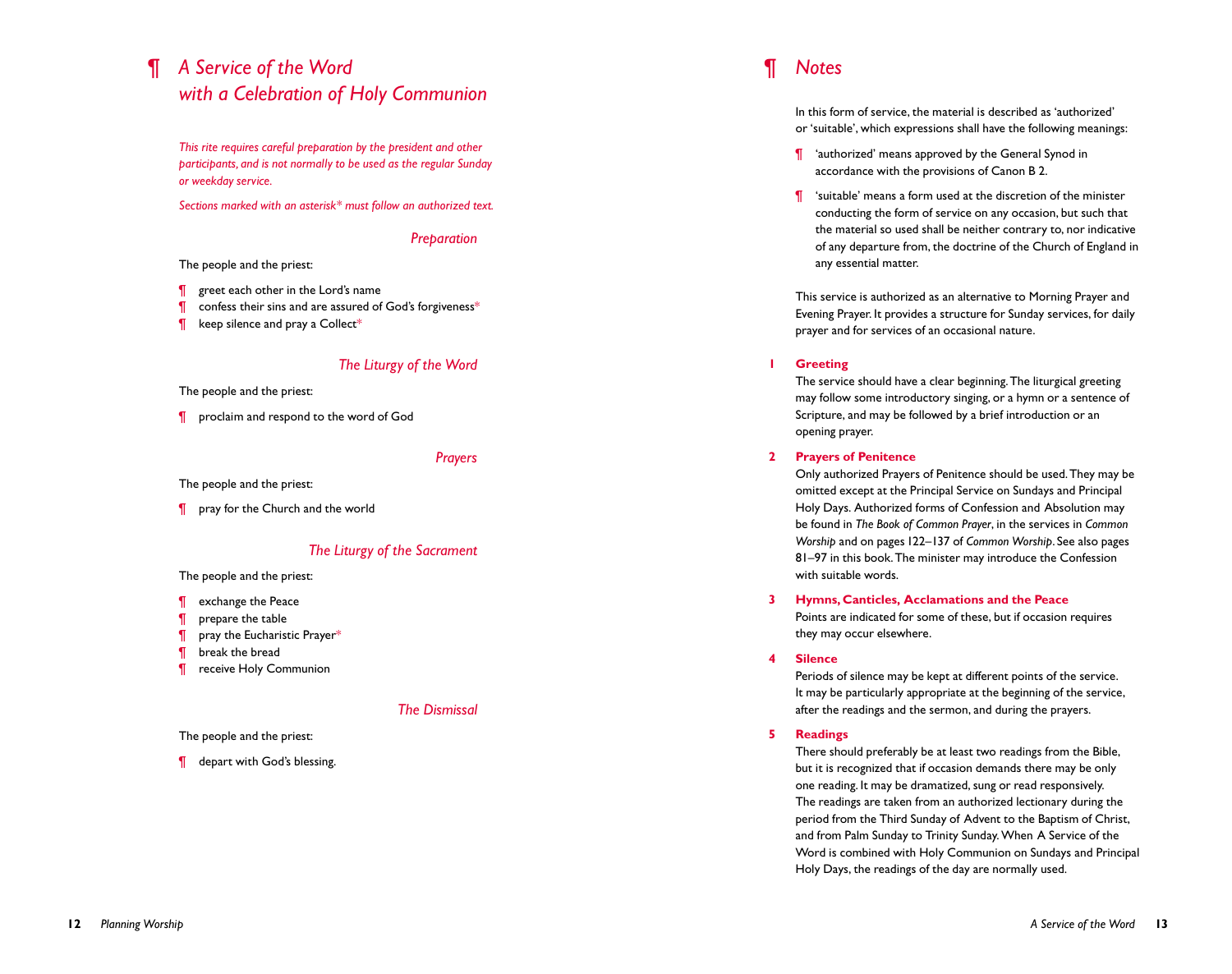#### **6 Psalms**

The service should normally include a psalm or psalms.These might be said or sung in the traditional way, but it is also possible to use a metrical version, a responsive form or a paraphrase such as can be found in many current hymn books.The psalm may occasionally be replaced by a song or canticle the words of which are taken directly from Scripture: a 'scriptural song'.

#### **7 Sermon**

The term 'sermon' includes less formal exposition, the use of drama, interviews, discussion, audio-visuals and the insertion of hymns or other sections of the service between parts of the sermon.The sermon may come after one of the readings, or before or after the prayers, and may be omitted except on Sundays and Principal Holy Days.

#### **8 Sermon and Creed**

The sermon, and a Creed or authorized Affirmation of Faith may be omitted except at the principal service on Sundays and Principal Holy Days.

#### **9 Ending**

The service should have a clear ending.This takes one or more of the following forms: the Peace, the Grace or a suitable ascription or blessing. If a responsive conclusion is used, it comes last.

#### **10 A Service of the Word with a Celebration of Holy Communion**

An order for this is provided (see page 25 of *Common Worship*).The notes to the Order for the Celebration of Holy Communion (pages 158–159 and 330–335 of *Common Worship*) apply equally to this service. In particular the Note on Ministries (pages 158–159 of *Common Worship*) specifies that the president must be an episcopally ordained priest, but indicates that where necessary a deacon or lay person may preside over the Preparation and the Liturgy of the Word, including the Prayers.The order provided is not prescriptive.

## **Planning and Preparing a Service of the Word**

### **How to put a service together**

### **1 Structure**

The first thing to do is to read the authorized introduction to A Service of the Word on pages 9–10. From this you will see that there are three main sections, like three tubs into which you are going to put the different items in the service; Preparation, The Liturgy of the Word, Prayers. Into these tubs you put the ingredients, the different items in the service. Add to these a beginning and an ending and you have the main outline.

There are four different kinds of ingredients and it is important that there is a balance in the way these are used:

### Word | Prayer | Praise | Action

It is a bit like preparing a meal with three courses, plus an appetizer at the beginning and coffee at the end. Each course has a number of different ingredients, which can be used more than once in different combinations in different courses. It is worth noting that for the principal service on a Sunday certain ingredients, which are otherwise optional, are required: an authorized confession and absolution, an authorized creed or affirmation of faith, and a sermon.

The basic structure for A Service of the Word is set out on page 11 and for A Service of the Word with Holy Communion on page 12. For more background on the structure see page 27. It is important to have a clear structure such as that in A Service of the Word, even though the detail may vary from week to week.The emphasis on different parts of the structure may be varied according to the theme.

### **2 Theme and direction**

#### The Introduction to A Service of the Word says:

Leading people in worship is leading people into mystery, into the unknown and yet the familiar.This spiritual activity is much more than getting the words or the sections in the right order.The primary object in the careful planning and leading of the service is the spiritual direction which enables the whole congregation to come into the presence of God to give him glory.

Care should be taken to ensure that there is some overall direction, some sense of cohesion, of going somewhere, some development in the congregation's relationship to God, reflected in the service structure. Sometimes this is provided by a clear theme.The theme may be determined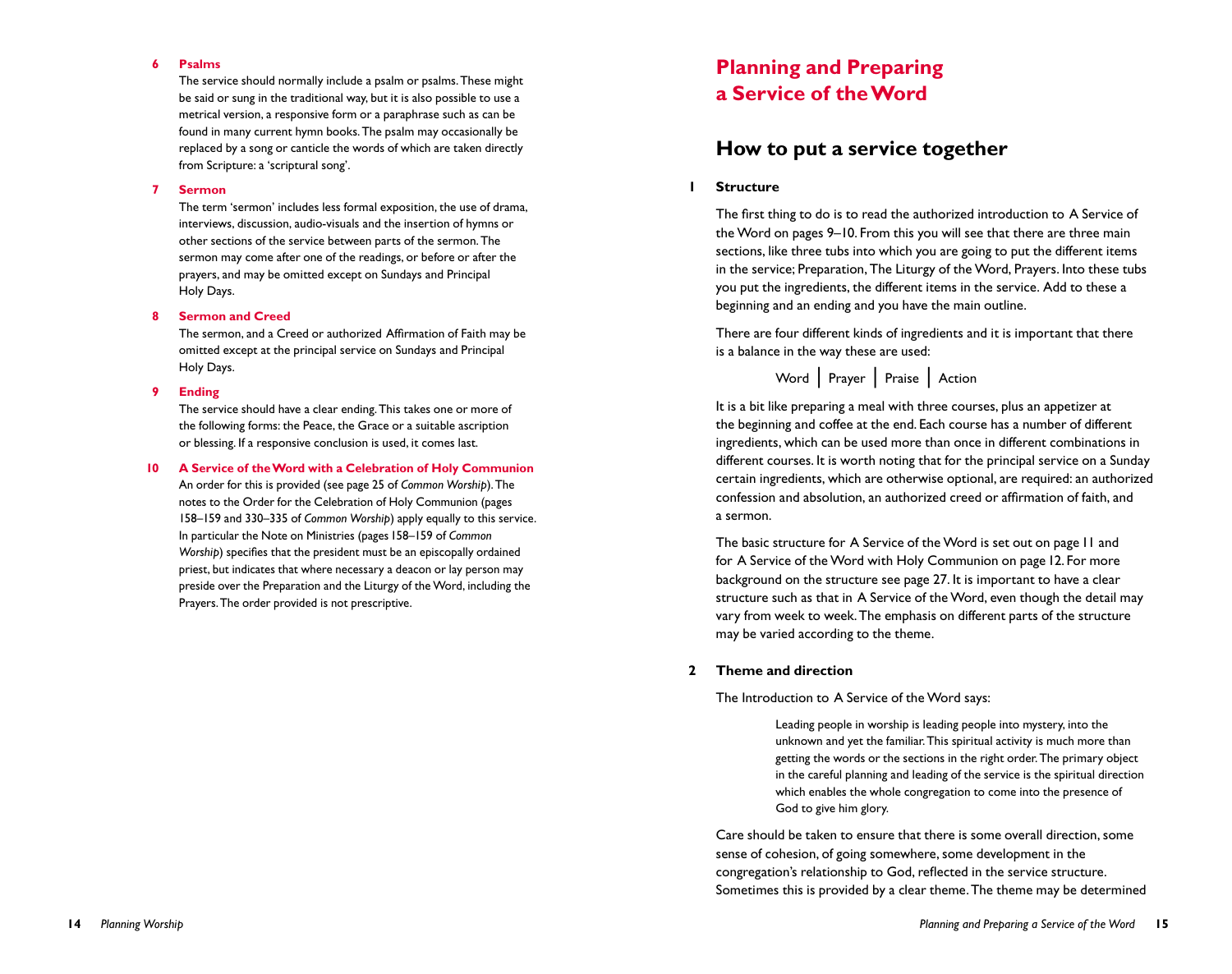by the occasion or season, such as Mothering Sunday or Christmas, or by some local event, such as a patronal festival or jazz festival.The theme will also be regularly determined by the Bible readings. Sometimes no clear overall theme will emerge, and the Bible reading, prayers and praise will be left, like coloured glass in a kaleidoscope, to cast light on one another and to provide, in the interplay of patterns, different pictures for different people in the congregation.The important thing is to recognize which of these routes is being followed. Ask the question, either on your own or in a planning group, 'What do we expect to happen to people in this service? What will be the outcomes in terms of Christian growth, education, deepening appreciation of God, experience of him in worship and praise, and in obedience to his word?' And that outcome, and the development through the service, will be partly determined by giving some attention to the emotional flow of the service. Does it start quietly and build up, start on a 'high' and become reflective, or have a climax in the middle?

#### **3 The Word**

The Introduction says this is 'the heart of the service', and this is the best place to begin to look at the ingredients which will sometimes determine the theme for the service.

- **\*** What are the Bible readings? The authorized Lectionary will be the natural starting point, and must be followed in the periods around Christmas and Easter.This helps to keep the whole church together on the same track as we tell the stories of Jesus' birth, death and resurrection, and the coming of the Holy Spirit. At other times other routes may be followed, such as those in Resource Section C (pages 98–123) or a specially designed local teaching scheme.
- **\*** If occasion demands, there need only be one reading, except that if the service is Holy Communion, there should be two readings, one of which should be from the Gospels.
- **\*** How are other readings going to be presented? See page 101 for examples.
- **\*** What psalms, Scripture, songs or canticles are to be used? Begin to think about music resources and preparation. See pages 125–128 (Psalms) and 35–38 (Music).
- **\*** Begin to plan the sermon. If the preacher is not part of the planning group, it is important to know the main drift of the sermon so that other items in the service support rather than conflict with this part of the Word. Does it need one 'slot' or more? Note 7 to A Service of the Word (page 14) gives a new interpretation to the word 'sermon' which 'includes less formal exposition, the use of drama, interviews, discussion, audio-visuals and the insertion of hymns or other sections of the service between parts of the sermon'.

#### **4 Prayer**

Look at the Prayer section of the service, and also the Preparation section, as both penitence and the collect may be included in the prayers. Note 4 (page 13) reminds us about the need for silence.What form should the prayers take?

- **\*** An outline form filled in by the minister
- **\*** An outline form with extempore prayer or biddings from the congregation, or from a group
- **\*** A litany or responsive intercession
- **\*** A series of set prayers

It is best not to mix the forms too much, though a set prayer may be a good way to end or sum up one of the other forms.The Lord's Prayer and a collect should be used at every Sunday service.

#### **5 Praise**

Praise may be said or sung. Select hymns, songs or items from the Praise section of *New Patterns* or elsewhere. See pages 220–222 for further ideas. A set of versicles and responses (see pages 225–233 for examples) may be used in the Preparation or elsewhere.

#### **6 Action**

This is not the same kind of thing as the other three ingredients; rather, it describes the way in which something is done. For example, dramatic action might interpret the Word, or a procession or dance might help to express praise. So something might be done with music, or followed by silence, or accompanied by visuals, gestures or symbols.There might be a movement by the congregation, such as standing or joining hands, movement with an object, e.g. a candle or Bible, a change in lighting or visual presentation. See pages 279–281 for further examination of this.

The action may be the climax towards which the service moves, or an action that begins the worship and sets the theme for it.

#### **7 Beginning and ending**

These are dealt with in the paragraphs headed 'Preparation' and 'Conclusion' in the authorized Introduction to A Service of the Word (pages 10–11), together with Notes 1, 2 and 9 (pages 13–14).

- **\*** Decide how the service is to begin and end: each should be clear.
- **\*** Decide what is to go into 'The Preparation', and what other material you want to add. Prayers of Penitence, with an authorized form of confession and absolution (see Resource Section B, pages 72–97 and *Common Worship*, pages 122–137), may come here or in 'Prayers'.The collect may also come later in that section.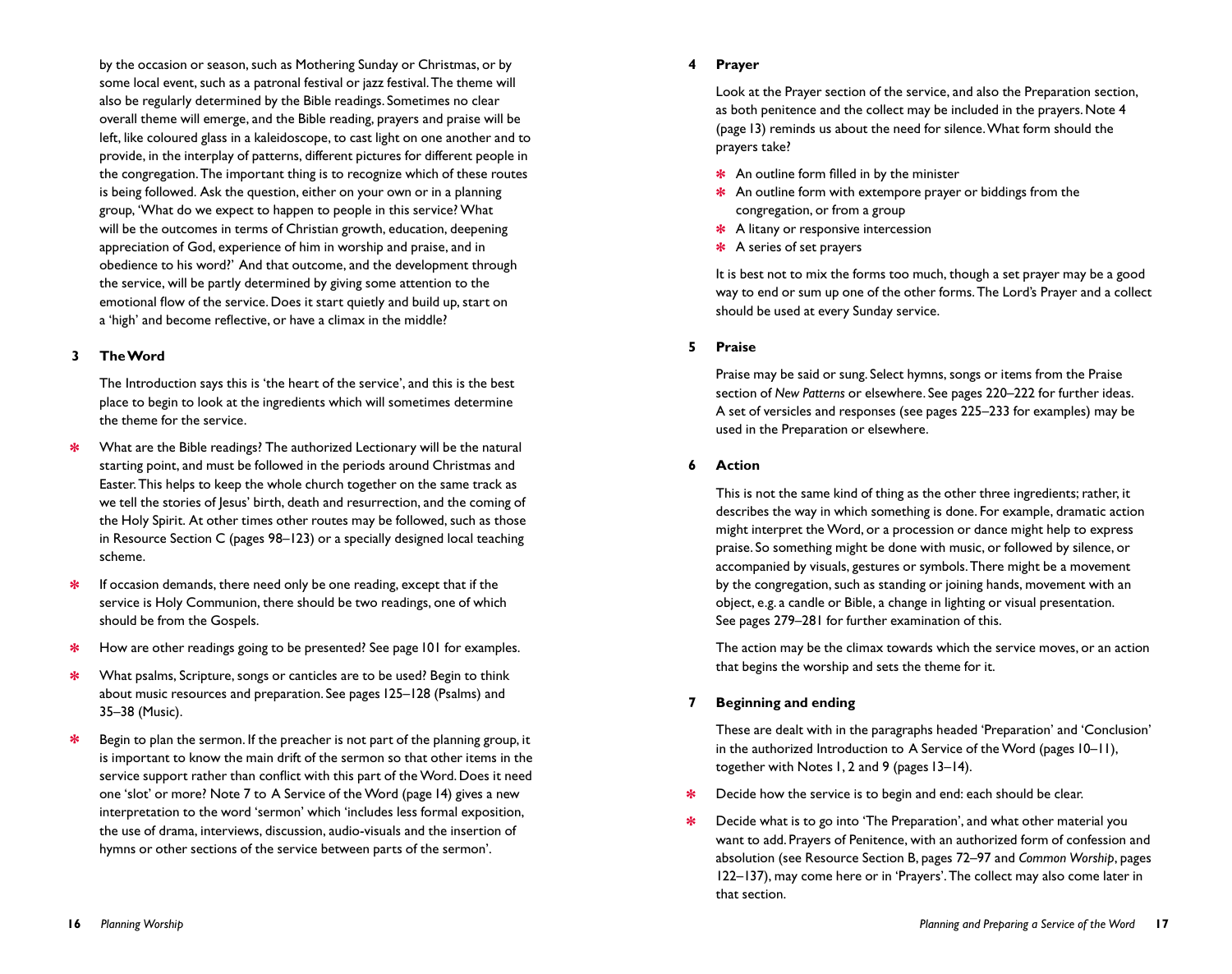- **\*** Decide whether and where to add a creed or affirmation of faith (see Resource Section E, pages 157–169), notices, collection, invitations or biddings, explanation, silence. See pages 29–32 for some ideas about inserting things like this into services.
- **\*** Decide how these ingredients relate to the aim and structure of the rest of the service. For example, prayers of penitence might be part of the preparation at the beginning, to clear away any barrier to hearing God, or they could be the climax towards which the service moves (as in an Ash Wednesday service).The full structure might then look like one of the following samples.

### **Example 1: A block structure**

**Items you must include Additional items** for a Principal Service on Sunday you may want to add (though individual items and order will vary)

#### **Preparation**

Greeting **1** Scripture sentence **2** Hymn **3** Opening prayer **4** Invitation \* Confession **5** \* Forgiveness **6 7** Introduction Old Testament **8**

Psalm or paraphrase **9** New Testament **10 11** Song or hymn Talk **12** \* Creed **13 14** Hymn

**18** Hymn

**17** Versicles and responses

**19** All stand while the candle is carried out

#### **Prayer**

**Word**

\* Collect **15** Form of intercession **16**

**Praise**

#### **Action**

Blessing or ending **20**

\* *Authorized texts must be used*

**Example 2: A conversation structure**

**Word | Prayer | Praise | Action** may come many times within the same service. Imagine a conversation between God and the congregation.The **Word** items present what God is saying, and the other three items may be used as the response or reply to God.The service may be built from a series of **Presentation** and **Response** units, like building blocks.This example is from Morning Prayer in *The Book of Common Prayer*:

| <b>Presentation</b>        | Response             |
|----------------------------|----------------------|
| <b>God Speaks</b>          | <b>We Speak</b>      |
| Word                       |                      |
| Scripture Sentence         |                      |
|                            | <b>Praise</b>        |
| Word                       | Hymn of adoration    |
| Invitation                 |                      |
|                            | Prayer<br>Confession |
| Prayer                     |                      |
| Declaration of forgiveness | <b>Praise</b>        |
|                            | Open our lips        |
|                            | Glory be             |
|                            | Canticle             |
| Word                       |                      |
| Psalm                      |                      |
| Old Testament              | Praise               |
|                            | Canticle             |
| Word                       |                      |
| New Testament              | <b>Praise</b>        |
|                            | Canticle             |
|                            | Creed                |
|                            | Lord's Prayer        |
|                            | Collect              |
| Word                       |                      |
| Sermon                     |                      |
|                            | Hymn                 |
| 'hamac                     |                      |

### **Themes**

A theme may determine the pattern of the worship.The traditional Morning and Evening Prayer pattern allows the word and praise to throw light on each other. A thematic approach very often means that the worship leader decides the way the word is to be heard, and the response that needs to be made. Care must be taken to make sure that the whole service does not become a sermon.This tends to happen when explanations and exhortations introduce every item.

#### **Some examples of a thematic approach**

- **\*** Maundy Thursday foot-washing
- **\*** Baptism service: see pages 363–371

*Planning and Preparing a Service of the Word* **19**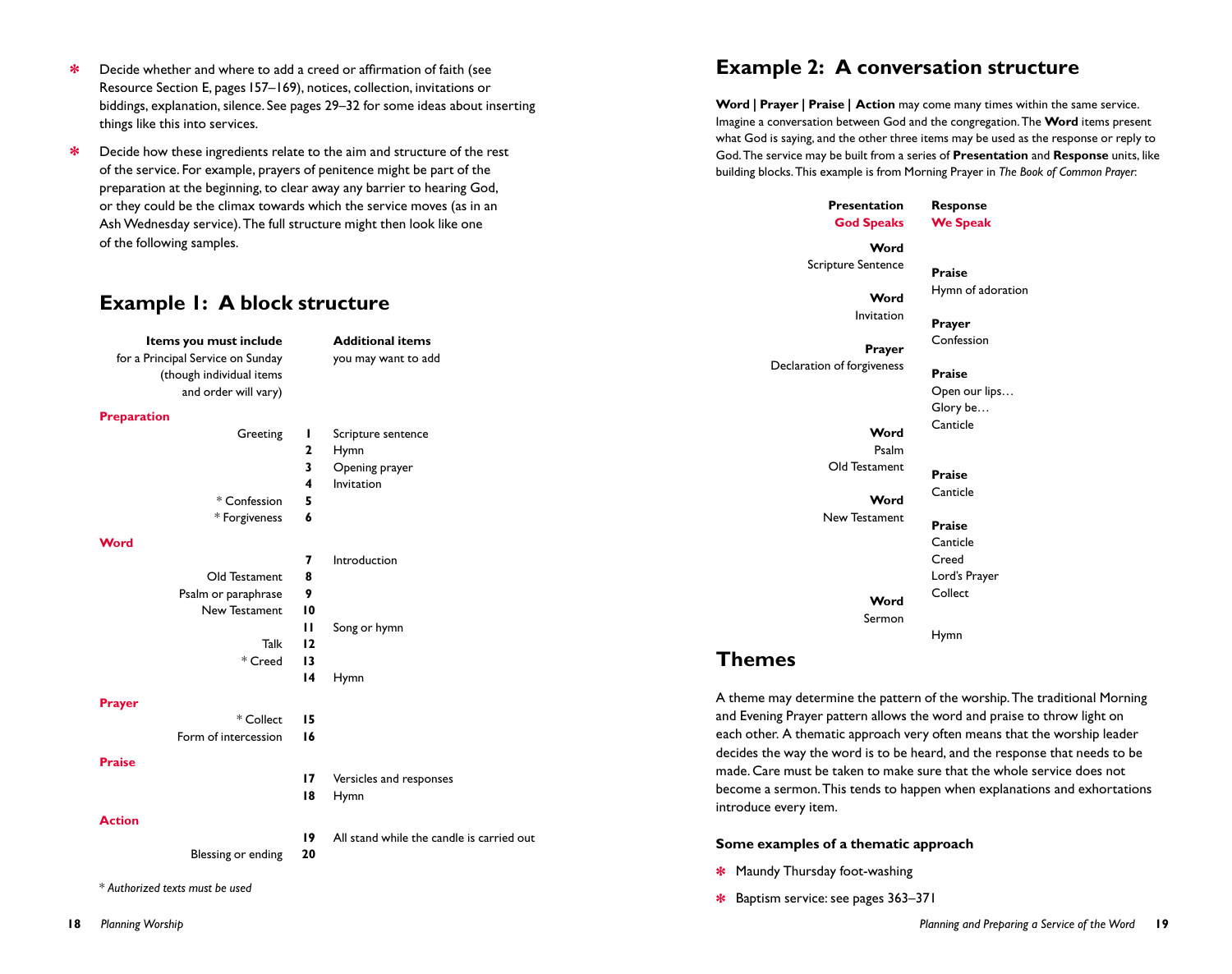### **Guidelines**

When you have completed the service outline, consider this checklist. Parts of this are amplified in the descriptive commentary sections that follow.

- **\*** Is there a balance between word, prayer, praise and action? For instance the Word section may be top heavy with long readings and long introductions, or too many short readings.
- \* Is the worship directed to God, addressing him rather than the people?
- **\*** Is the structure and direction of the service clear enough for people to know where it is going? Does the service have an overall coherence, or is it just one item after another?
- **\*** When is the climax to the service? If there is more than one, is that deliberate? Is the emotional or spiritual climax the same as the climactic moment in terms of music or words or congregational action? There is no 'right' answer, but it helps if service planners are aware of these ways in which the service develops.
- **\*** What space is there for reflection or silence in the service?
- \* How much of the service might be classed as 'entertainment'! Is this justified? Is there a balance between receiving (listening, watching, contemplating) and responding? Check on posture: is there too much sitting down or standing up at one time? Or, conversely, are people bobbing up and down too much? Is there enough action?
- **\*** Is the music used in such a way as to further and develop the main thrust of the service? Is there too much musical praise, with too many choir items, or too long a section of choruses from the music group, or hymns too close to one another?
- **\*** Does the form of service enable the gifts of a variety of people in the church to be used in both planning and taking part?
- **\*** Compare this service with other services in the month. An occasional completely new form of worship may stimulate people to discover new dimensions to their ordinary worship, but a new pattern each week may be confusing and unsettling, particularly to children. If people are familiar with both structure and content of the service, they feel more secure and can take part more easily. For an all-age service, for instance, it may be better to have a standard structure, with 'windows' or 'slots' which can be changed from week to week.
- **\*** Especially if you are planning 'family worship', check that the contents do not exclude some in the congregation, e.g. children, single people, the bereaved, members of broken families. It is hurtful and not constructive to require a mixed congregation simply to join in prayers thanking God for our homes and families and all the happiness that parents and children share.

## **Planning and Preparing Holy Communion**

There are basically two parts to the Holy Communion service: the Word and the Sacrament.

The Word part consists of

**\*** the first part of the Holy Communion (The Gathering and The Liturgy of the Word)

*or*

**\*** A Service of the Word (Preparation, The Liturgy of the Word, Prayers). This can take the form of Morning or Evening Prayer, or a Family Service.

The Sacrament part consists of

- **\*** The Peace
- **\*** Preparation of the Table<br>**\*** The Eucharistic Praver
- **\*** The Eucharistic Prayer<br>**\*** Breaking of the Bread
- **\*** Breaking of the Bread<br>**\*** Giving of Communion
- **\*** Giving of Communion
- **\*** The Dismissal

These features are not all of equal weight.

## **How it works**

First decide the structure.

This is well set out on page 12 above, although Note 10 to A Service of the Word (page 14) says that the order provided is not prescriptive. A decision will need to be taken about where to place those ingredients that are normal but may vary in position; for example, where penitence is to come, and where the Peace is shared.

Second, add to this structure:

- **\*** Other elements that are compulsory, but may vary in form. All of the authorized forms of confession and absolution from *Common Worship* may be found in Section B.When A Service of the Word with a Celebration of Holy Communion is being used, the readings must be governed by an authorized lectionary, but the Creed could be the Apostles' Creed or an authorized Affirmation of Faith. All those currently authorized may be found in Section E.
- **\*** Those ingredients in the service which are not compulsory; e.g. the collect for purity, the Gloria in excelsis, the prayer of humble access, the choice of post communion or another suitable prayer.
- **\*** Those parts of the service where 'ad lib' or unofficial material may be used, or where there is provision made in the Resource Sections, e.g. the Greeting, the Prayers of Intercession, the introduction to the Peace, Prayers at the Preparation of the Table, the Post Communion or other suitable or seasonal prayers, the seasonal or other suitable form of blessing.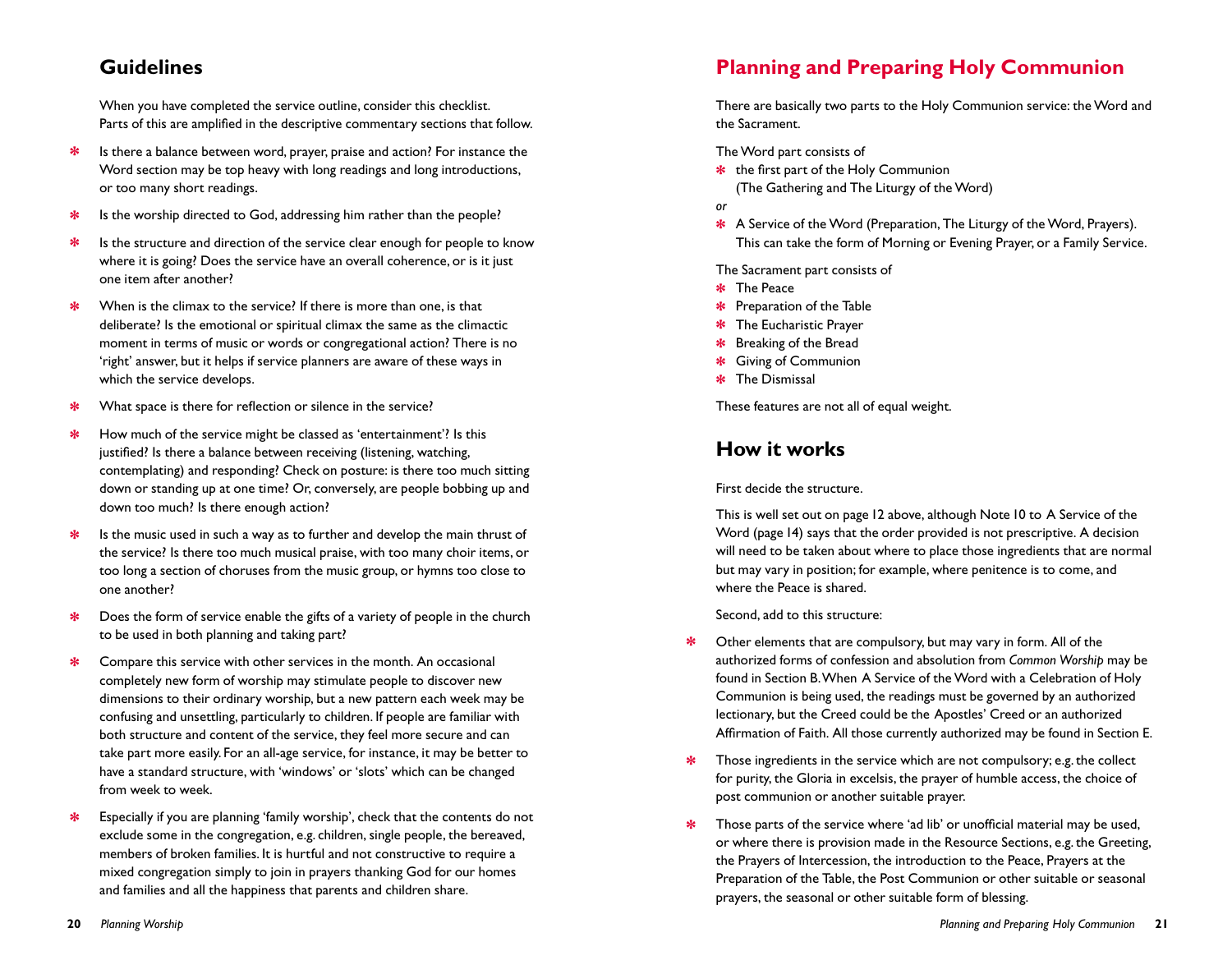### **The Peace**

Most modern rites place the Peace between the Prayers and the Preparation of the Table. Note the scope for placing it elsewhere, for example at the beginning or the end of the service, as well as the option to introduce it with other words, which may be composed for the occasion or the locality. See page 271 below.

#### **Preparation of the Table**

Customs vary on the solemnity with which this is done. In some places, variable prayers may be used.These should be *preparatory*, as the title for this part implies, and not dramatically overshadow the Eucharistic Prayer.

#### **The Eucharistic Prayer**

One of the authorized forms must always be used. A Eucharistic Prayer, whether it takes the form of extended monologue with acclamations, or a dialogue between president and congregation, normally includes the following:

- **\*** thanksgiving for creation, redemption and the work of the Spirit
- **\*** the memorial prayer for the Church to receive and grow in the life of Christ
- **\*** doxology, offering praise to God the Holy Trinity.

These are the 'deep structures' of the prayer.They need to be 'signposted' clearly as the prayer progresses, not least by the tone of voice(s) used as the prayer is proclaimed.

The pattern of the prayer is normally

- **\*** an opening dialogue
- **\*** an introduction to praise
- **\*** an extended act of thanksgiving
- **\*** the narrative of the institution of the Lord's Supper
- **\*** the memorial prayer
- **\*** the prayer for the work of the Spirit
- **\*** the concluding doxology.

While this basic pattern is true for all the Eucharistic Prayers in *Common Worship* Order One, an examination of the position of the Sanctus reveals two slightly different structures.

- **\*** The traditional Western structure, to which people grew accustomed in the prayers in *The Alternative Service Book 1980*, places the Sanctus at the climax of the preface or extended thanksgiving. It is followed by petition, which also encompasses the narrative of institution.This is the pattern of Prayers A, B, C and E.
- **\*** The Trinitarian or Eastern structure followed in Prayers F and G places the Sanctus within the thanksgiving, where it marks the change of focus from Father to Son. In this pattern the narrative of institution marks the shift from praise to petition and the focus on the Holy Spirit comes after it. This Trinitarian pattern is slightly less clear in Prayer D. Prayer H is also

Trinitarian in pattern, but the initial thanksgiving is concluded with the narrative of institution and the Sanctus is the final climax of praise at the end of the prayer.

Within this framework there is scope for variations:

- **\*** The Preface: Short Prefaces may be inserted in Eucharistic Prayers A, B and C in Order One, and Extended Prefaces may be used with Eucharistic Prayers A, B and E. See Note 18 on page 333 in *Common Worship*, and also Praise in Resource Section G in this book. Others may be specially composed, provided that they balance the style and overall length of the rest of the prayer.
- **\*** Acclamations: four three-line acclamations, each with a specific introductory line, are provided for Eucharistic Prayers A, B, C, E and G, and one of them must be chosen. Optional acclamations are suggested for use in Prayers A and E, and as Note 18 says, other acclamations may be used.
- **\*** Chorus or metrical versions of the Sanctus and Doxology may be used, instead of those printed.

In Order One the Eucharistic Prayer leads into the Lord's Prayer, but A Service of the Word with a Celebration of Holy Communion does not specify where the Lord's Prayer should be used, opening up the possibility of using it, for example, in the Prayers of Intercession or in its Order Two position.

#### **Breaking of the Bread**

This symbolic action prepares for the sharing of the bread and wine. On Sundays and Principal Holy Days one of the forms of words provided in Order One or Order Two must be used. On other days it may be done in silence or during the Agnus Dei. See Note 20 on page 334 of *Common Worship.*

#### **Invitation to Communion**

Forms for this may be found on page 180 of *Common Worship*, but there are no explicit instructions either in the Notes or the Order on page 12 in this book.

#### **Giving of Communion**

Local customs vary. However the consecrated bread and wine are shared, it should be done decently and in order.

#### **After Communion**

Consecrated bread and wine not required for communion are reverently consumed at the end of the distribution or after the service.This is not a liturgical act and need not be done at the holy table or by the president.

For prayer after communion there is a choice between presidential texts (the authorized Post Communion of the day or another suitable prayer) and congregational texts. Other alternative prayers and dismissals are provided in Resource Section J.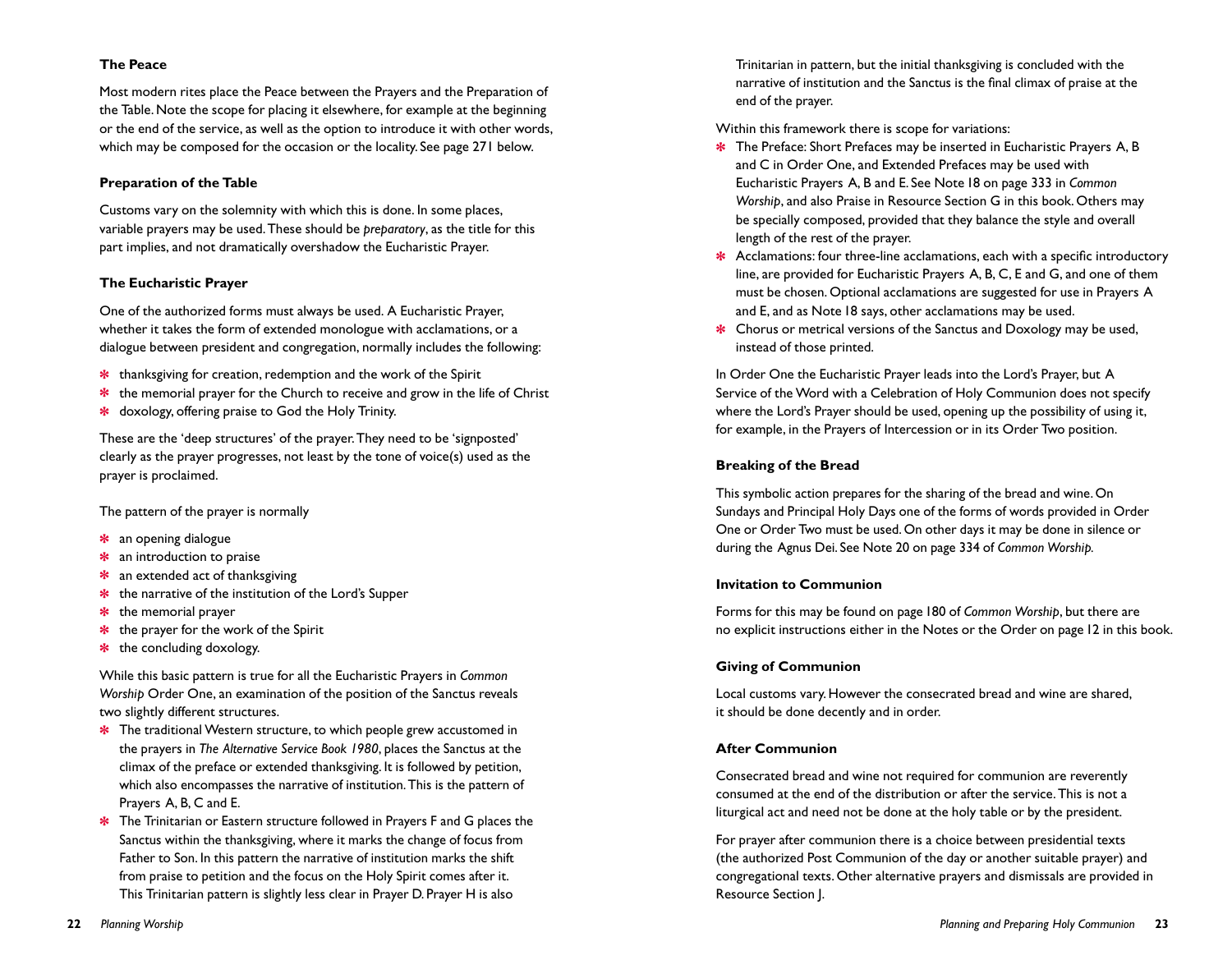### **Planning and Preparation in General**

#### **Stories from the four churches**

### ♥

**St Ann's** sent three lay leaders on a diocesan course on preparing worship. As a result they came back wanting to set up a planning group for worship.They brought back with them draft terms of reference for such a group, which were discussed and amended by the PCC (see section opposite).The PCC recognized that this was a move away from the previous pattern, where a different house group had planned and led the worship each week.This had resulted in some inconsistency in the worship, though one good thing about it was that a very wide range of people had been involved, so the new planning group had a long list of people in the church who had worship gifts.

### ♣

At **St Bartholomew's** the vicar recognizes the difficulty of planning worship for several different country churches. At St Bartholomew's itself the monthly all-age service is planned and led by a group of young parents, two of whom teach in the small Sunday school, so that there is some link between the two.They plan the themes with the vicar six months at a time.This involves deciding on how to handle the theme in terms of teaching, readings, music, prayers and activities. In one village two people have been on a diocesan course on leading worship and can plan a communion service and lead the first part of it until the vicar arrives. In another village the PCC is small enough to discuss worship easily and the vicar has been training some of them to lead the intercessions.

## ♦

Planning at **St Christopher's** is in the hands of the staff.The vicar uses a blank form (specimen opposite) which gradually gets filled in, from his initial ideas a couple of months ahead, through discussion with the staff and regular meetings with Sunday school leaders, organist and head server. Copies of the form, duly typed, give all concerned a complete menu for each service.

### ♠

The vicar of **St Dodo's** returned from a (compulsory) diocesan clergy conference, at which worship had been on the agenda, keen to put into practice some of the things he had learnt others were doing.The next Sunday's worship had a different structure, with a new confession, creed and Eucharistic Prayer (and no time for the congregation to be taught about them or even to read quietly through them before having to join in).There were also new songs – which the choir hadn't seen before – in the order of service badly duplicated on dark pink paper.The clearest liturgical refrain in the service was 'You'll find it on your pink slip', which amused everyone but the colour-blind. An angry PCC the next week invoked the provisions of the Worship and Doctrine Measure and insisted on a return to the traditional services. Everyone was hurt and the worship was fossilized.

| P. |     | ٠ |  |
|----|-----|---|--|
|    |     |   |  |
|    |     |   |  |
|    |     |   |  |
|    |     |   |  |
|    |     |   |  |
|    |     |   |  |
|    |     |   |  |
|    |     |   |  |
|    |     |   |  |
|    | . . |   |  |
|    |     |   |  |

#### **Worship Planning Group: terms of reference**

- 1 To review and evaluate all aspects of worship at St Ann's, including
	- **\*** structures and patterns of worship on Sunday;<br>**\*** the relationship between worship and the rest
	- **\*** the relationship between worship and the rest of the life of the church;<br>**\*** the teaching and preaching programme and the use of music and drama
	- **\*** the teaching and preaching programme and the use of music and drama;
	- **\*** the place of children and other groups.
- 2 To be responsible for the planning and preparation of Sunday worship, including working through other groups such as house groups, choir, music groups, drama group.
- 3 To ensure that the varied gifts of the congregation are being used in worship.
- 4 To plan developments in worship and to prepare for regular PCC discussion of worship.

#### **St Christopher's service form: 10.30 a.m. Parish Eucharist**

Season/mood: President: Assistants: Standard service:

Setting:

Introit / introductory music / sentence:

Hymn:

Old Testament: Psalm: New Testament: Canticle/song: Gospel: Sermon: Any special requirements e.g. tapes, visuals: Intercessions: (who? add items...)

#### Hymn:

Variable items for Liturgy of the Sacrament: (words/music for peace, preface, before and during distribution)

Hymn:

Post-communion prayer: Notices (list...) Blessing/dismissal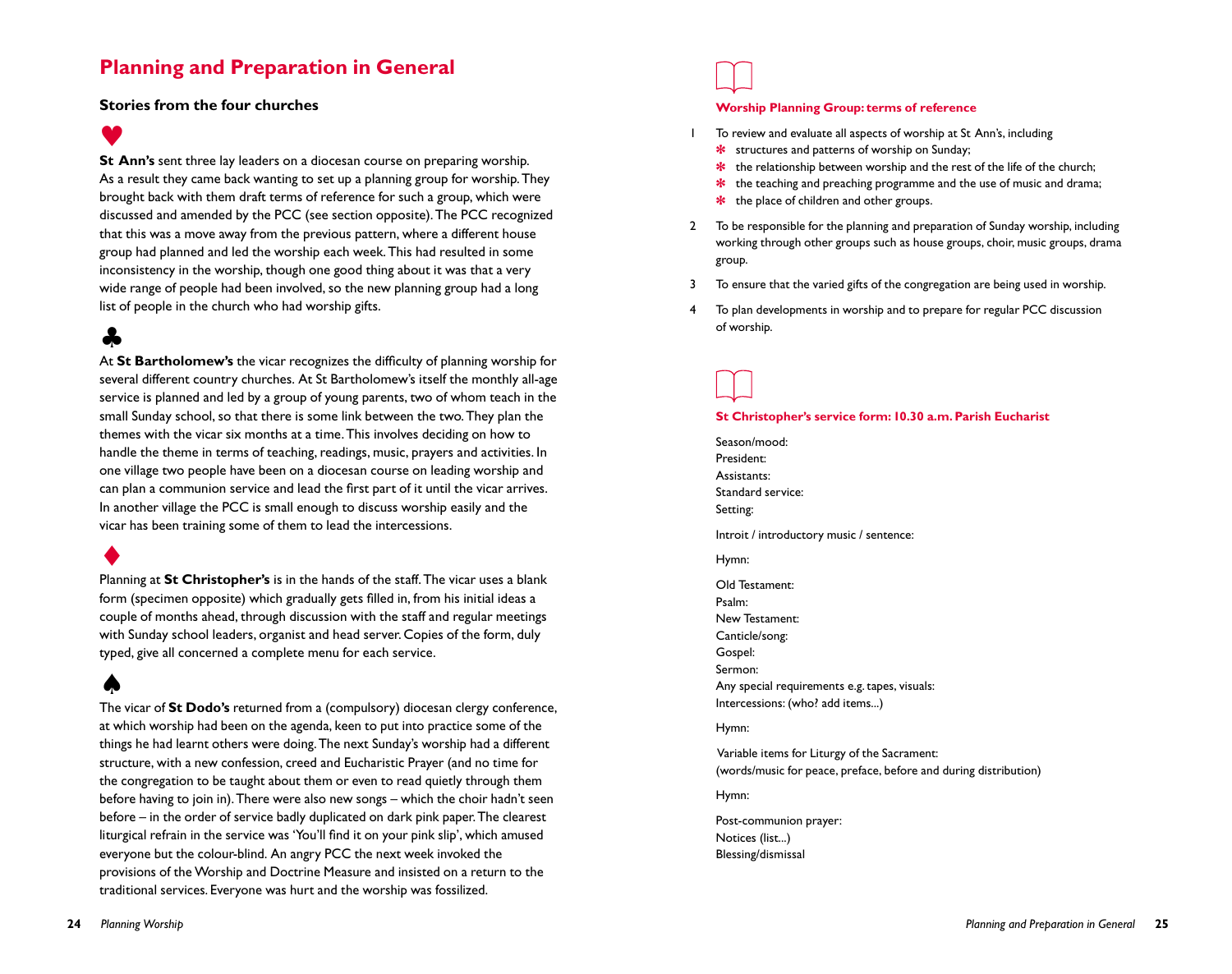## **Discussion starter/Away Day agenda: our worship**

- 1 Share in twos or threes: what is really good about our worship?
- 2 Talk or Bible study or discussion:
	- **\*** What is worship? Look at the section below, which could be reproduced as a handout.
	- **\*** Would we say more, or less, than this? What is our experience?
	- **\*** What should our Sunday worship include? What are the basic ingredients for our worship?
- 3 From this, in twos and threes, list two or three principles which should govern our worship. Share these with the whole group, and see how much agreement there is. Sometimes we disagree on practical decisions about worship because we don't agree on the principles.
- 4 Next, consider in small groups practical questions such as:
	- **\*** How does the worship meet the needs of the elderly, children of different ages, the disabled, those who find reading difficult, those who need to be stretched intellectually?
	- **\*** Should there be more freedom (or less?) in our worship?
	- **\*** How should we expect to know the presence of God?
	- **\*** How could the intercessions be improved? Then decide which two items should come top of the group's agenda.
- 5 With everyone together, list the suggested agenda items, see how much overlap there is, and start with the one with most 'votes'.There will not be time to discuss everything. Some items will need further research: two people could be briefed to bring items back to the PCC.
- 6 For each item, consider four questions.
	- **\*** What resources do we need?
	- **\*** What barriers or problems are there in the way of taking action on this?
	- **\*** What is the timetable for action?
	- **\*** Who is responsible for action?



### **Discussion handout: What is worship?**

A worship planning group, a PCC or church leaders' group would do well to have some discussion in general terms about worship. Are we agreed about what is worship and what is not, what the ingredients are, what kind of movement, physical, emotional and spiritual, we should expect in worship?

Try completing the sentence, 'Worship is…' Yes, it is giving God his worth, or what he deserves, or glory. 'The true end of man is to glorify God and enjoy him for ever', as Christians said in the seventeenth century. But explore the mechanics of that a bit more: do any of the following paragraphs get near our experience?

Worship is a door open in heaven.We lift up our hearts, listen in to what God is saying, join the angels and archangels and all the saints in heaven in praising God's eternal holiness.We are there and he is here.

Worship is a door open to the inner depths of life. Suddenly, as we worship, there is wholeness, *shalom*, peace, as all the fragmented bits of our being are put into God's perspective.Things make sense, and there is something to hold on to which has hitherto seemed just beyond the grasp of our mind.

Worship is a door open to the rhythms of life.Through festivals, simple rituals, a weekly rhythm, worship marking morning and evening, the whole of life, time and space is claimed for God and given back to him. In the worship he gives it to us again, to use for him, and we know he is concerned with our hopes and fears, politics and problems, families and finance.

Worship is a door to our hearts open in obedience to God. He commands us to worship in spirit and in truth.We respond to the overwhelming majesty of his beauty revealed in creation, to his overwhelming love and grace revealed in his word and in his Son. And as we worship, we are changed…

Now, this is in no sense an agreed definition of worship. Rather, it is intended to stimulate local parish groups and worship leaders to arrive at some agreement on what they expect, or are longing for, in their worship.

Would we say more than this, or less? What is our own experience?

What should our Sunday worship include? What are the basic ingredients for our worship?

#### **Discussion handout:**

**Service structures – some historical background**

A glance at history shows us the pedigree of the different strands of non-eucharistic worship which we find today in the all-age or 'family' service, Morning and Evening Prayer, and the first half of Holy Communion. In the early centuries of the Church's life there are three strands of non-eucharistic worship:

- **\*** The Word Service (first part of Holy Communion)
- **\*** Daily Prayer (Morning and Evening Prayer)
- **\*** Services of Teaching or Instruction.

The evidence here is from the writings of Justin Martyr (who wrote in the middle of the second century) and the *Apostolic Tradition* (written in the early third century, and traditionally ascribed to Hippolytus), but it is also to be found in other places.

Justin's description of The Word Service consists of readings from the prophets or memoirs of the Apostles, read for as long as time allowed.This is followed by a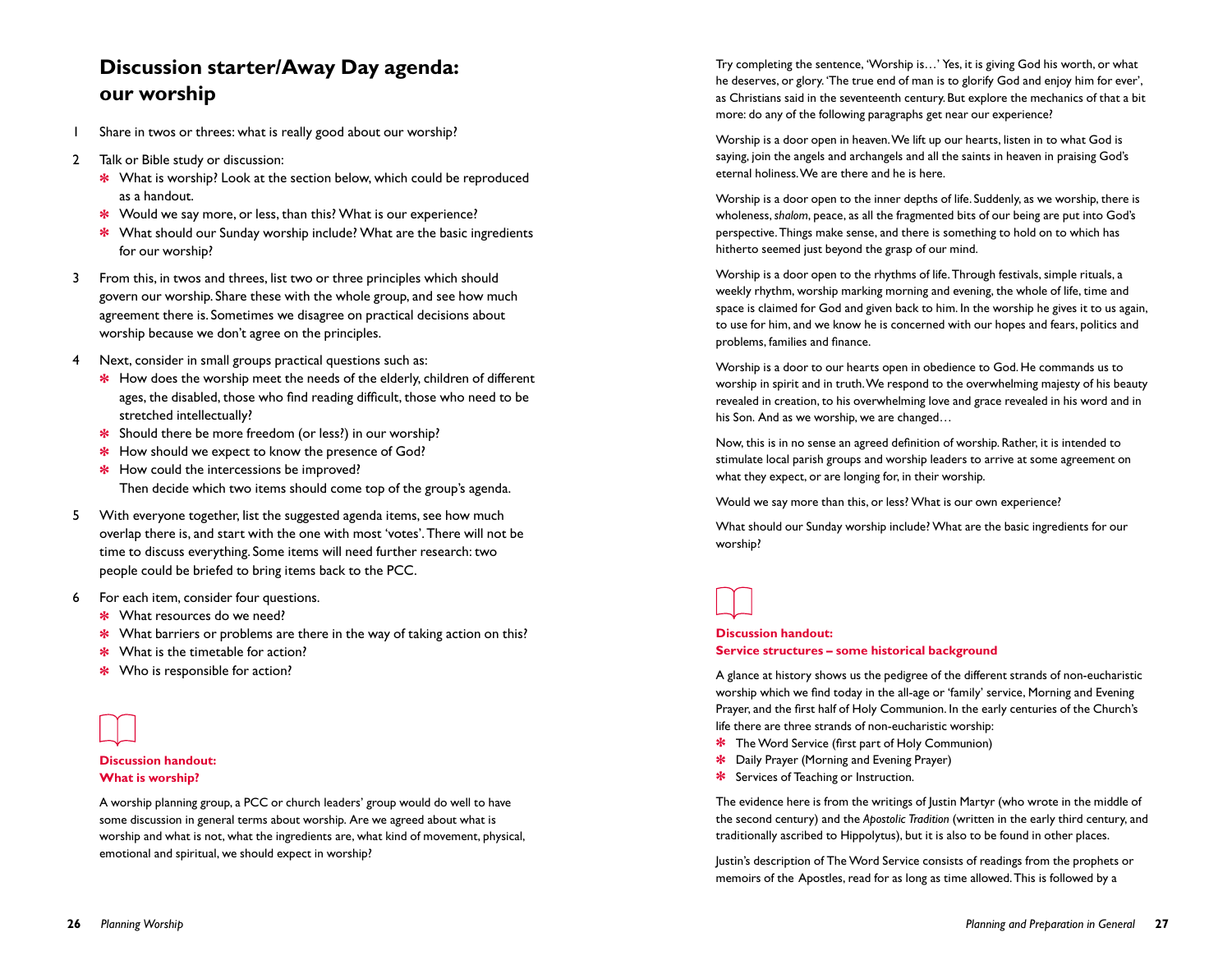discourse, and common prayer.This core of material is still recognizable in all major traditions, even though other elements were added in the intervening centuries. Usually there is an approach, with prayer and praise, and possibly penitence; then the readings, the last of which is a Gospel reading, followed in turn by a sermon, the creed and intercessions.What sort of 'shape' does this give us? It would be possible to see the climax of such a service either in the reading of the Gospel (even though this is a later addition), or in the intercessions, as the response of faith – the living sacrifice of the Church responding to the Word proclaimed and preached.

The content of daily prayer in the *Apostolic Tradition* is less precise. It is prayer in the heart, with a few people, or many.The emphasis is on the *times* of daily prayer. The later evidence of East and West suggests that the main times were morning and evening, and the service consisted of praise, using fixed psalms, hymns and songs, together with intercession. Later developments included:

- **\*** many introductory prayers;
- **\*** the continuous recitation of the Psalter:
- **\*** readings from Scripture of ever increasing length, along with other Christian writings.

The original core of daily prayer, praise to God at certain times of the day, eventually became obscured, and its structure distorted, by lengthy psalm-singing and readings.

The 'Teaching' type of service centring on instruction in the Word of God is referred to in the *Apostolic Tradition* and may be a direct offspring of the corresponding synagogue service, a Bible study with no particular liturgical shape.

As history proceeds, these three types of service, which major respectively on reading the Word, on prayer and praise, and on teaching, do not remain distinct. At the Reformation, Cranmer reduced the seven medieval 'hours' into Morning and Evening Prayer, combining prayer and praise with an emphasis on reading and teaching the Word.

Before we draw some conclusions from this, a further glance at history suggests that Christians in the early Church were not divided up according to *age*, but rather according to *stage*, so that catechumens (those preparing for baptism, however old they were) were excluded from the Eucharist.Their formal departure at the end of the Word Service would have been a dramatic feature of the liturgy in a large building, probably involving some upheaval in the congregation as a whole. Perhaps we might make similar structural provision today. As they did in the early Church, we are again providing not only for individuals but for whole families to move from a non-Christian to a Christian lifestyle. Should we still be organizing our church life and worship on the assumption that people grow from being less Christian to more Christian in parallel with their age (and so older people but not children are admitted to communion …)?

### **Additions and insertions**

#### **Stories from the four churches**

♥

At **St Ann's** there is usually some kind of 'spot' which is particularly suitable for the children before they go out. Sometimes it is a fairly riotous action chorus which (depending on the mood of the service) usually fits best among the introductory choruses.Today there is a brief quiz (with scoring on the projection equipment) on the Old Testament story which is read in church and forms the basis of the teaching when they leave.This naturally comes straight after it is read. Sometimes there is an interview with a member of the congregation, or a visitor or past member of the church (always done with a microphone). Some interviews are lively enough to be done when the children are present, or of particular interest to them, and may come before or after one of the readings; others fit much better as part of the sermon or, more usually, just before the intercessions so that prayer follows naturally from them.Today there is a missionary couple who are returning overseas after home leave, and the farewell prayer and commissioning takes place after communion, immediately before the blessing. Apart from the notices (before the intercessions today) the only other 'insertion' is the laying on of hands for healing, which happens in a non-intrusive way as people come forward to receive communion.

### ♣

Today is Rogation Sunday at **St Bartholomew's** and the archdeacon is there for Evensong in the afternoon.The congregation have saved up for a new electric organ to replace the old harmonium, and it is dedicated after the second lesson, before the small choir sing an anthem. After the sermon, everyone goes out in a haphazard kind of procession to the lych gate, where a pair of new gates, given in memory of a young farmer killed last year, are blessed.There is prayer for the family, and conversation with them as the procession moves off to the highest point at the top of the churchyard for the Rogationtide blessing of fields, crops, sheep and sea.The blessing of the people, present at the service and in the surrounding village, ends the service. Sometimes an insertion on this scale becomes the focus and climax towards which the worship moves.

## ♦

The vicar at **St Christopher's** has studied Note 7 of *Common Worship* Holy Communion (*Common Worship* page 331), so silences are inserted at the appropriate points, and the service moves along with a clear and dignified rhythm of music, words and space for reflection.Today, ministers of the Eucharist are being commissioned to take communion to the sick, and this is most appropriately done immediately before the Peace, with some words of explanation, questions to them and a prayer of commissioning.This is the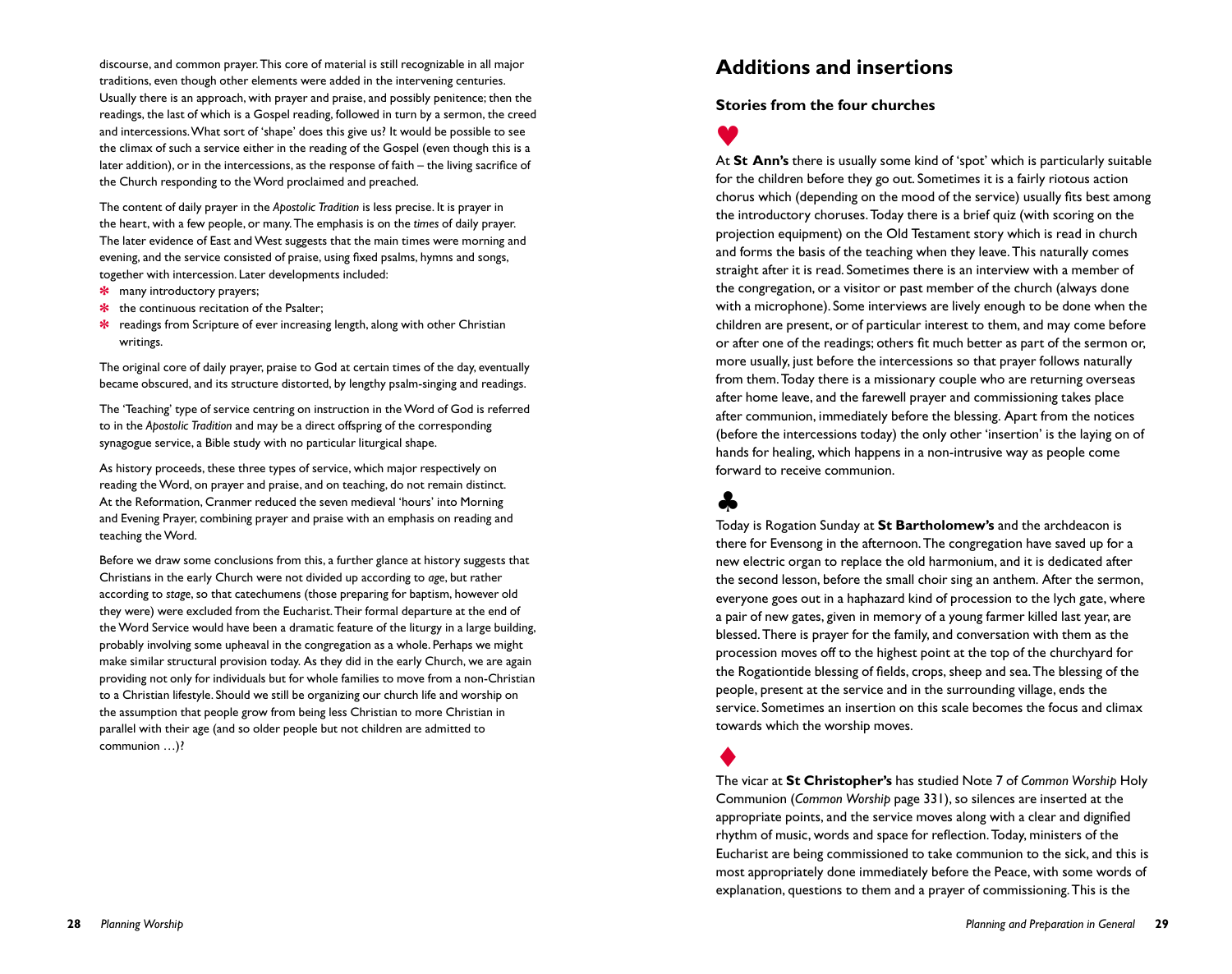point in the service where the annual commissioning of the PCC and church leaders takes place in April, using some of the Words for Dedication from Resource Section I of *New Patterns*, but other points are used when appropriate. A couple of weeks ago a new head chorister was installed after one of the readings before the choir led the singing of the psalms.

### ♠

At **St Dodo's** the vicar knows he has a number of different things to get into the service, but has failed to sort out on paper where they should come. It is a Parade Service, and there is a baptism. He announces the first hymn and goes to the sanctuary to collect the assorted Scout and Guide flags which don't begin their slow procession from the back of the church until during the last verse. He gets impatient and flustered, and doesn't get back to his reading desk until after the Reader, trying to be helpful, has said 'Let us pray.' Oh dear! He had meant to welcome the baptismal party and give a few notices. Never mind: there is plenty of time to do this after the second reading because the churchwardens (despite his frantic signalling during the psalm) have failed to come forward with the stand, portable glass sugar-bowl font and water for the baptism. So, having begun the baptism part of the service, he realizes people can't insert the child's name into the prayer (their usual custom) as he has neither welcomed the baptismal party nor presented the child. He invites the parents and godparents to the front and introduces them while the wardens get things ready.To fill in time, he asks them a couple of impromptu questions (he has heard that other churches sometimes do this), but they don't seem very prepared for it, and get embarrassed.To give himself time to think, he puts an extra hymn after the baptism, but forgets that the third hymn is always the one when the collection is taken and so is faced unexpectedly with an approaching column of plate-bearers. In the confusion, he forgets that he had promised one of the Guide leaders that they could present a gift to one of their leaders who is moving away. He remembers just as the flag party are half way down the aisle to collect their flags in the last hymn and – rightly – judges it to be too late.

#### **Interviews**

Interviews have some advantages over inviting someone to talk for five minutes:

- **\*** the interviewer is in control of the time taken;
- **\*** the interviewer can direct the conversation to those things the congregation will be most interested in, and interrupt and curtail boring bits;
- **\*** the variety in voices makes them easier to listen to.

#### **How to prepare**

**\*** Don't meet to 'talk it over' hours or days beforehand. It will taste like left-overs and be like trying to recapture a spontaneous joke when the circumstances are different. Meeting the victim three or four minutes before is plenty.

- **\*** Do some reading and thinking around the background to the interview. Decide on an 'angle'. Be selective in what you want to ask.The informed interviewer can select what is most interesting or relevant to the congregation.
- **\*** Have a simple outline you can hold in your mind, perhaps three or four basic questions that can be elaborated. Make sure there is a progression so that they lead on from one to the next.

#### **How to do it**

- **\*** Use a microphone if one is available.<br>**\*** Be mobile: face the victim and also tu
- **\*** Be mobile: face the victim and also turn to the congregation.<br> **\*** Above all be interested If the interviewer is not interested in
- **\*** Above all, be interested. If the interviewer is not interested in the answers to the questions, no one else will be. If the interviewer yawns, so will everyone else.

#### **Notices**

#### **When in the service?**

Sometimes it is tempting to see the notices as nothing more than an annoyance and an intrusion into worship. Perhaps the first thing to do is to recognize their value as part of the shared life of the worshipping community. Only then can questions about the best place for them be addressed, in the context of the structure and flow of the whole service.

*Common Worship* Holy Communion Note 9 suggests three possible places:

#### At the beginning:

- **\*** Notices can be used to give the congregation some sense of unity, of being part of the same family, as family news and forthcoming events are shared.They can also help to set the atmosphere for worship.
- **\*** Some people might miss them by arriving late, saying, 'It's only the notices'; on the other hand the notices may be so attractive and important that people get there in time for them.
- **\*** People who go out to the children's groups or the creche can leave for their activities having heard the notices.
- **\*** If not well done, they can get the service off to a bad start.
- **\*** If at the beginning, they could be done before the president enters (in which case they should be done by someone else) or after the opening greeting (possibly by the president).This might be seen as marking them out as part of the worship, and spiritually important.

#### Before the intercessions:

- **\*** They can be used to prepare and give information for the intercessions, so that people can pray for items of news or events to come.
- **\*** It may help to provide a break in the middle of the service.
- **\*** Notices here can disrupt the flow of the worship.

#### At the end:

- **\*** Everyone has arrived by then.
- **\*** The notices are seen as part of the Christian community going out to serve God in the world: things to fix our eyes on, to pray for, and times to meet again during the week.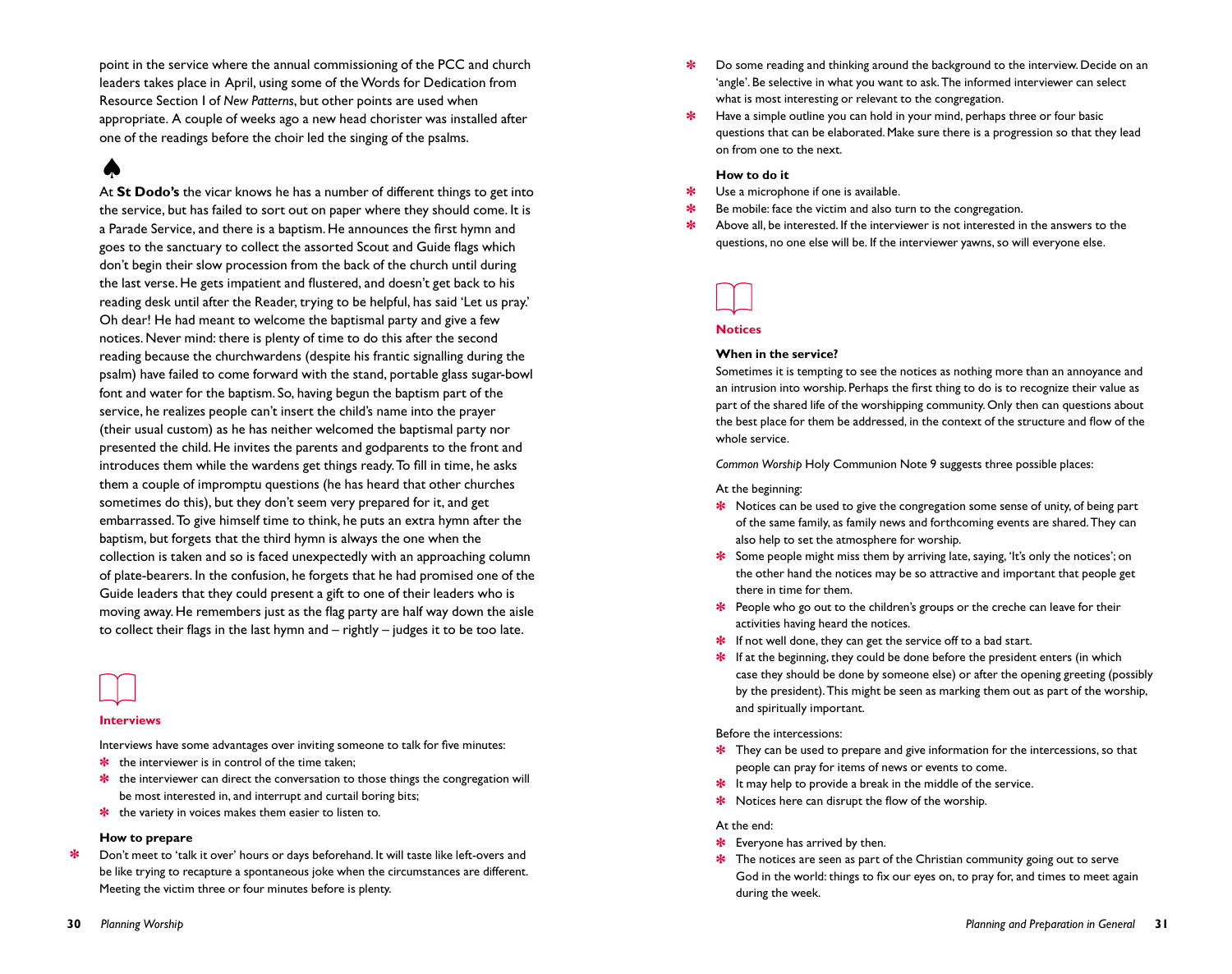- **\*** It is too late to pray for these things in this service.
- **\*** It may seem disruptive to those who want to go on quietly praying: notices are a community-centred activity, not easily mixed with private prayer.Which is most important at this point in this particular service?

#### **How to do them**

- \* A printed weekly bulletin or notice sheet; if there are spoken notices as well, these should be used to highlight important items, not to add another long collection of details.
- **\*** Vary the person who gives the notices: why should it be the function of the person leading the worship?
- **\*** Try two people sharing the task as 'presenters', with media-style headlines.<br> **\*** Use visuals, such as a projector or some drama.
- **\*** Use visuals, such as a projector or some drama.<br>**\*** Be enthusiastic: look at the congregation: remen
- **\*** Be enthusiastic; look at the congregation; remember there is a spiritual purpose to the notices.
- **\*** Evaluate and review both the place in the service and the method. Do they outweigh the sermon in length and importance? Do they contribute spiritually to the growth of the church at worship?



#### **Questions to ask when putting something different into the service**

- **\*** Is this something covered by the Notes in *Common Worship*, or by the examples here?<br>
Is it such a large item that it will change the feel of the whole service? If so, would it
- **\*** Is it such a large item that it will change the feel of the whole service? If so, would it be better to construct a special service?
- **\*** What is the effect of this item likely to be on the parts of the service around it? Where will it fit most naturally so that it contributes to and does not halt the flow of the worship? For example, if it is giving information, would this lead into prayer? If it is a special musical contribution, can it replace or be part of a Godward part of the worship? If a procession, can it happen at the beginning or end, or when there is movement anyway in the service?
- **\*** Is it going to help or hinder the congregation's sense of God's presence and his purpose for them? If it is likely to hinder, is it really necessary?

### **Structures and 'specials'**

#### **Stories from the four churches**

It's the fifth Sunday in the month, and each church is having a special 'family' service, exploring how to use A Service of the Word to help them produce something a bit different from the regular worship.

♥ There are a large number of children and young families present in **St Ann's** for another in their series of thematic services.They have been trying to involve people of all ages in the action of the worship. As the service begins, everyone learns an acclamation:

> **God has set his rainbow in the clouds: he will remember his covenant for ever.**

Using the suggestion in Resource Section G, this is used as a 'shout' at intervals during the service, a reminder of the theme as the service moves from one section to the next.The drama group have some small pieces of drama, one for each section, based on the Bible story, but the main thrust of the action is to involve the whole congregation.The first section, considering God's problem of confronting sin in the world, leads into the responsive confession for creation (B42).The children in the drama saw and hammer to music, building the ark, and round up the animals into the ark, as the story is read.There is no sermon – the whole service is full of the Word, but there is time for two well-prepared testimonies to God's rescue operation before the service ends with a responsive thanksgiving for creation (G66) and the sharing of the Peace.

### ♣

At **St Bartholomew's** the planning group have been looking at Example 2 – the conversation structure  $-$  in the section above on planning and preparing a Service of the Word (page 19).They have been struck by the idea that Morning Prayer is like a conversation, with God speaking and then the congregation replying, and have decided to use this to help people understand and benefit more from the regular services.Their service outline uses 'Hello', 'Sorry', 'Thank you', 'Please' as the headings for the main sections, held up on large visual aid cards as the service proceeds.

## ♦

There are two children being baptized at **St Christopher's**, so that provides the overall theme for the worship.The clergy have looked at the *Common Worship* Baptism service, and decided to have a service which is not eucharistic, and which involves people as much as possible.They take as their basis the Holy Communion with Baptism Sample Service in *New Patterns,* ending with the Peace. One of the readings is dramatized, and a procession of children brings in the water, ceremonially poured from a large jug.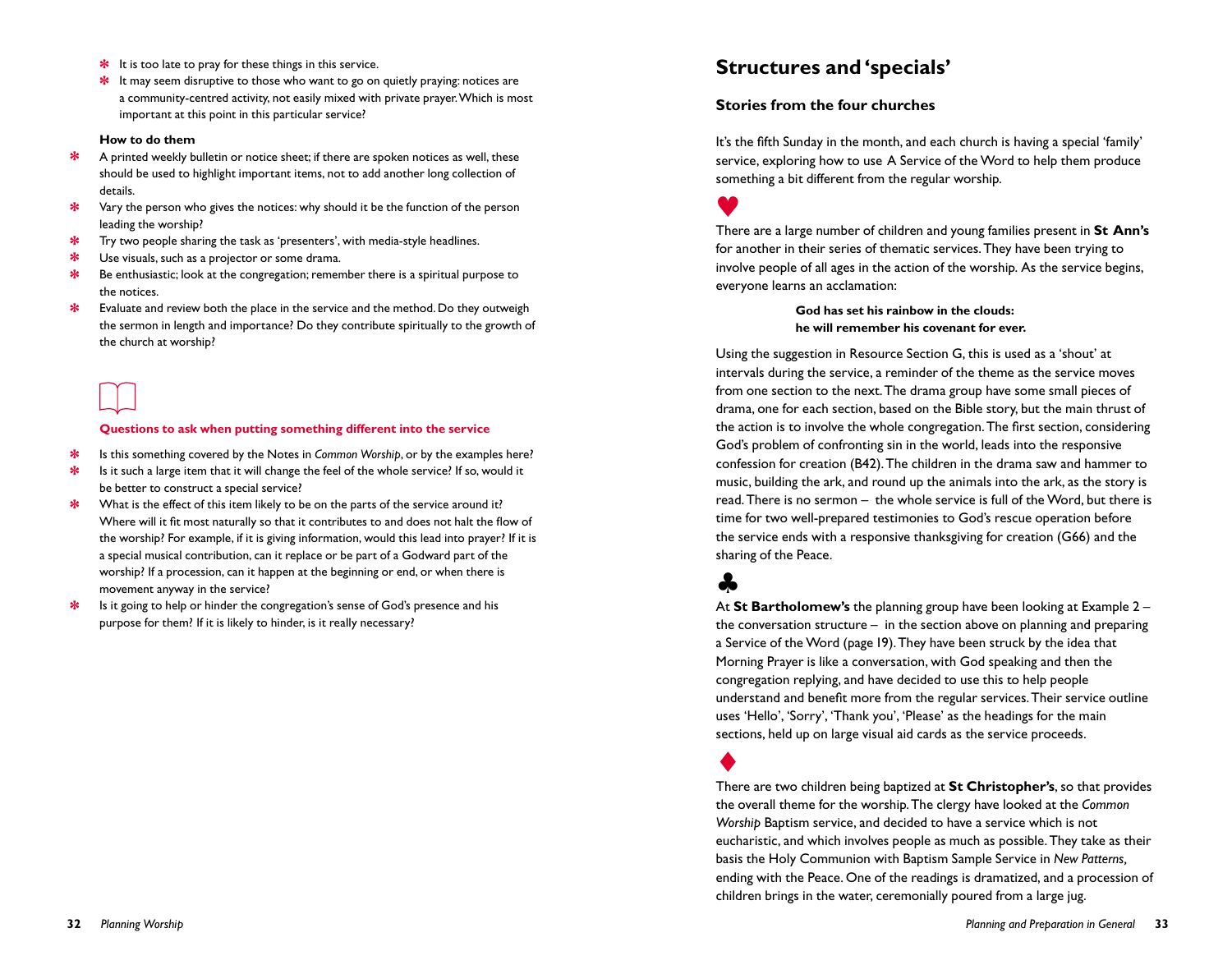### ♠

The vicar at **St Dodo's** called a meeting of his worship planning group, which has representatives from every organization in the church, many of them enthusiastic to take over the running of worship from the vicar. In generous mood, he said yes to all their ideas for the fifth Sunday all-age service, but didn't think it possible to get them to agree on a common theme and also forgot to make a note of what each was offering. He thinks it's just a matter of adding a few things in to Morning Prayer, but as the service unfolds we are treated to a disorganized concert-like jostling for position between the Guides parading to the front with their flags, the women's meeting (they used to be 'Young Wives') anthem for St Cecilia's Day, a rogue drummer from the youth group who tries to get in on every hymn, three dramatized versions of the Good Samaritan, one in full costume with trip-over lighting effects… All agree it is a very special service.

### **Music in Worship**

#### **Stories from the four churches**

♥

**St Ann's** has a music planning group which consists of the organist and representative members of the choir, the music group, the worship group, and the clergy.They meet regularly to look at themes for services, special occasions etc., to plan the music three months in advance.

Representatives of this group go to youth events and to diocesan music events so that they keep abreast of new music resources. A training day was recently held in the parish when a tutor from the RSCM came to introduce them to some new music for the *Common Worship* services, and new ways of singing psalms, as they felt that their eucharistic worship was in danger of being stuck in a rut musically.The organist and a member of the congregation who is a music teacher are working together to write some music for the Eucharist which will suit their congregation and musical resources.

The choir and music group have practised a new song, and some of the congregation have learnt it in their home groups.Today the music group is teaching the new song before the service starts, so that it is familiar before it is sung in the service later.

### ♣

**St Bartholomew's** organist is very willing and enthusiastic, but only has limited time, as she also plays for the Methodist church down the road. She chooses the music for two Sundays a month, using the RSCM's guide, *Sunday by Sunday*.

The music group (two or three adults and a group of enthusiastic children) have been playing simple music together for a while. Because of their limited resources, they have been accompanying songs in the usual 'hymn slots' in the services, but have also been experimenting with using music in other ways.They have used Taizé chants as responses to the prayers.These chants work well as the music can be adapted to the number and skill of the instrumentalists available.Today they are playing a piece after the readings, when the congregation can have space to reflect on what they have heard. The music is simple enough for the children to join in, yet the skills of the adult musicians are also used in playing and singing the harmonies.

When the music group learn new songs, they are very keen to share them with the congregation.They have made a few mistakes along the way by using too much new material without giving people a chance to learn it, but, by and large, the congregation are pleased at the enthusiasm and commitment of the music group, and are happy to learn new music alongside using the traditional hymns which they know.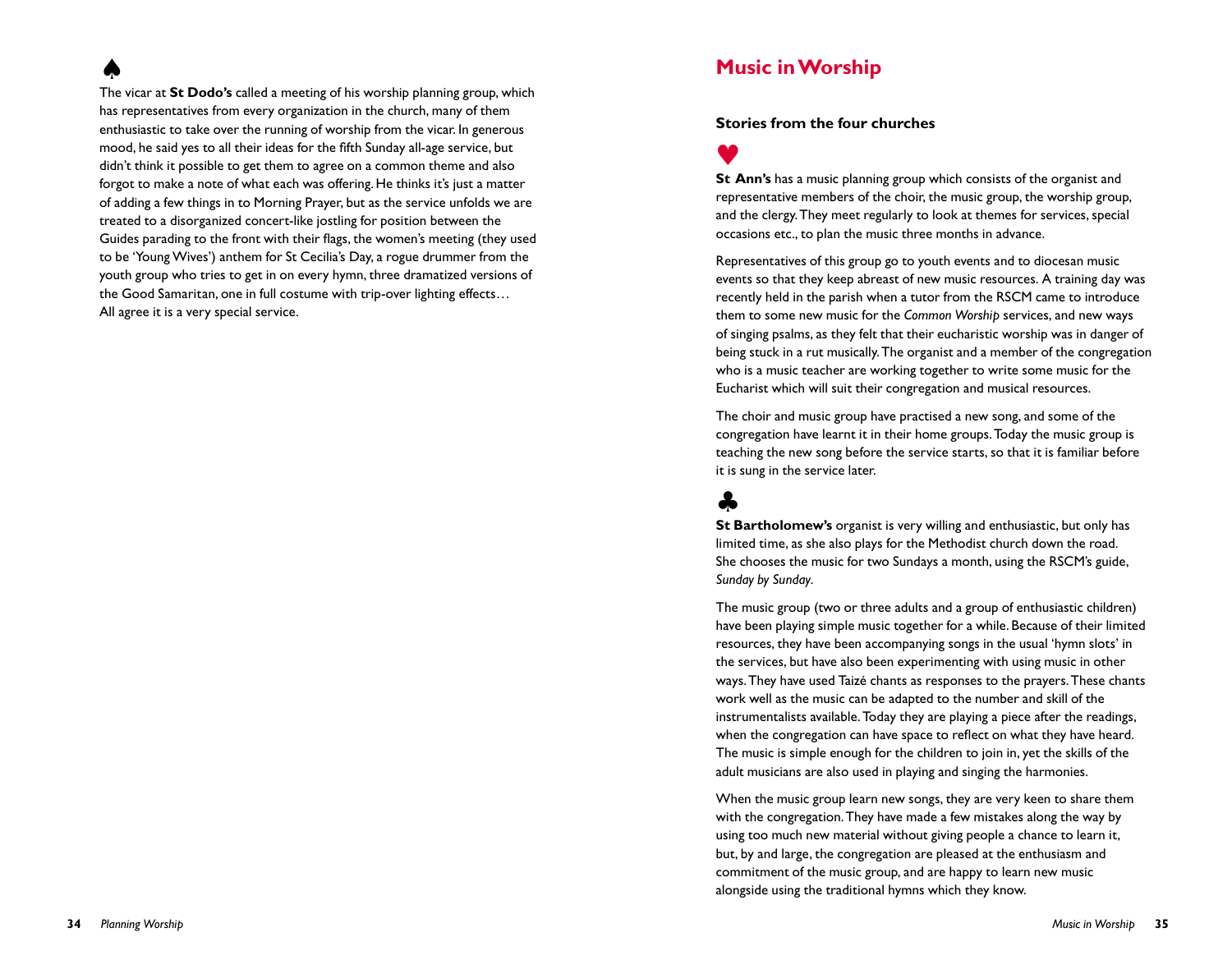♦

**St Christopher's** have an organ, but no one who can play it. Their large robed choir is now reduced in numbers and its members are all growing old; several can no longer get to church regularly.

There are no other musicians in the congregation, so the church decided to send one of their younger members, who can sing, to have guitar lessons. He is getting more proficient at basic chords and will soon be able to lead and accompany some simple songs for the congregation to sing.

Meanwhile, as they felt that using music adds something special to a service, the congregation have been trying unaccompanied singing.Today the songs are 'The Lord's my shepherd' and 'Amazing grace', which people feel they know well enough to sing confidently.They find singing hymns with a number of long verses difficult to sustain, so they are using music which is simple and short.The response to the prayers today is a sung one from Iona, 'Through our lives and by our prayers, your kingdom come'.

For the Eucharist, they have been contemplating using a simple cantor-led setting for the acclamations, which can be sung unaccompanied.

### ♠

The organist at **St Dodo's** chooses all the music – without consultation with anyone. He tries to fit in with the theme or season, using the index in *Hymns Ancient and Modern*. He also directs the choir, who are a group of enthusiastic singers, many of whom don't read music.They lead the congregational singing and persevere with Anglican chant, but don't manage many anthems. Sometimes they're tempted to try pieces they hear on CDs made by their cathedral choir – like Schubert's Mass in G.When they tried part of it, it proved far too difficult for them and they faltered and then completely stopped halfway through.

The youth group would like to sing more up-to-date music, so for today's allage service, the organist has agreed to play 'Sing Hosanna' and 'Shine, Jesus, Shine'.The vicar announces the number of the song, and reads out the first line, but his words are drowned out as the organist, keen to get the modern songs over, starts to play.There is a retired schoolteacher who has offered to involve some of the children who play recorders, and she has taught them to play a song from the Iona community, 'Will you come and follow me'.They haven't had much time to practise, and haven't checked how many verses there are.When they stop playing, the vicar says, 'There's another verse yet,' and there is a long pause while they all get ready to play again.

#### **Teaching the congregation new music**

- **\*** Be positive: 'We are going to learn a song which fits with today's theme ...', not 'I know you don't like learning new music but…'
- **\*** Know the music well enough to sing it in the bath yourself.<br>**\*** Pitch the music at a sensible level to suit everyone if possi
- **\*** Pitch the music at a sensible level to suit everyone if possible, get somebody to give you a note first.
- **\*** If at all possible, use your voice to teach the melody or at least, an instrument which plays the melody line, not full harmony.
- **\*** It may help to sing the whole of a verse to the congregation, so that they get the gist.<br> **\*** Then learn the music line by line unaccompanied You sing a line and let them sing it
- **\*** Then learn the music line by line, unaccompanied.You sing a line, and let them sing it straight back to you.Warn them of any tricky bits, or point out where the tune repeats. If they make a mistake, put it right straight away. But always be encouraging.
- **\*** Using your hand to show where the notes go up and down can be a helpful guide both when singing each line to demonstrate, and when encouraging the congregation to sing it back.
- **\*** Think about when you're going to teach the new song. Don't do it immediately before it's sung in the service – it breaks the flow of the worship.You could teach it before the service. Ideally, it could be taught the week beforehand, and then rehearsed briefly before the service in the week it is to be sung. If your church has a choir or music group, they can sing the song one week (if it is appropriate to the service), to help people to become more familiar with it.

Believe in the voice God has given you. It is the voice of an apprentice angel. Believe in the voices God has given other people.

John Bell, Iona Community, in *Heaven Shall not Wait*

#### **Why use music in worship?**

- **\*** To make the text special, 'different' from everyday speech.<br> **\*** It is corporate, something we can all join in with, and encorp
- **\*** It is corporate, something we can all join in with, and encourages participation.<br> **\*** It is memorable, and helps us to remember the words.
- **\*** It is memorable, and helps us to remember the words.<br> **\*** It expresses feelings and emotions in a deeper way tha
- **\*** It expresses feelings and emotions in a deeper way than words alone.

### **How to use music in worship**

- **\*** To 'break up' a section of a service or a whole service. It may be useful as a response after a period of listening, or to allow a change of posture after a period of sitting or kneeling.
- **\*** To complement action.

It is often used to 'cover up' an action, e.g. taking the collection, but is better used in its own right or complementing an action, e.g. singing a meditative prayer while giving people space to light candles or use some other symbolic action.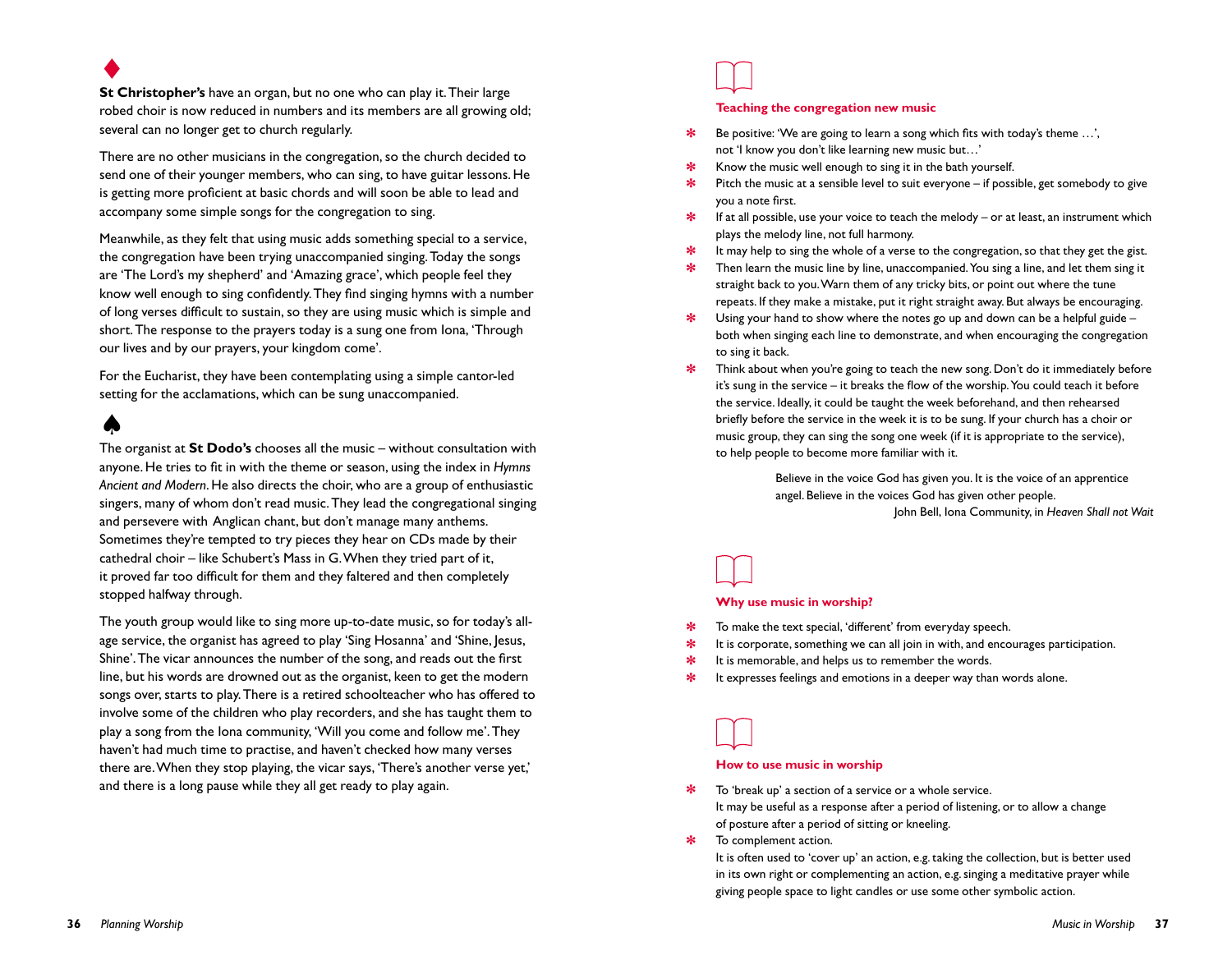#### **\*** To heighten our awareness.

Music makes us more aware of shape. Its use can make sound and silence more meaningful, and can give shape to the time we spend in prayer and praise.

#### **Where to use music in worship**

- **\*** Gathering.This is not just music for the entry of the ministers, but music which will help the people of God to gather for worship.Thought needs to be given to the exact position for the music in the opening section of the service.
- **\*** Praise.The obvious places are the Gloria, Gospel Acclamation and Eucharistic Prayer in a communion service, but praise as a response to God may come at various points and be expressed in different styles of music.
- **\*** Response, e.g. after the readings and the sermon. How do we use psalms as a response to the readings, and is there a balance of word and song in that part of the liturgy? Music does not always have to have words in order for us to use it to respond to God – just as words do not always need to have a musical setting.
- **\*** Proclamation of the Gospel. Do sung Gospel Acclamations heighten the expectation of listening to God's word? If they do, should we use music in a similar way around other readings from Scripture, or the sermon?
- **\*** Affirming our belief. One of the authorized Affirmations of Faith is a hymn. Are there other ways in which we could affirm in song the underlying principles of our belief?
- **\*** Prayer. Often sung responses are used.What other music would enable us to deepen our collective prayer?
- **\*** Offering.We offer ourselves and our gifts to God. How do we express the joy of our offering in song?
- **\*** Contemplation.There should be space for both silence and reflection in our worship. What kinds of music can contribute to that contemplation? Or is this a time for the music of silence?
- **\*** Sending.We are sent out to the mission of the Church in the world.What kind of music enables and strengthens us for this task?

#### **Questions to ask when choosing music**

- **\*** How does this fit into the overall theme of the service, or the readings?<br>
How does it fit into the shape of the service e g is it suitable for the gat
- **\*** How does it fit into the shape of the service, e.g. is it suitable for the gathering, or the offertory, or a prayerful response?
- **\*** How does the music fit with the overall style of the service, e.g. is it a celebratory Eucharist or a meditative Evening Prayer?
- **\*** Is the music well known to the congregation, or does it need to be introduced to them first?
- **\*** What resources do we have? What is achievable by our musicians and congregation?

### **Children in Worship**

#### **Stories from the four churches**

♥

**St Ann's** has plenty of rooms and people, and so is able to provide a teaching programme for the children whenever they are not present in church for the whole of the service. At a recent meeting of the PCC, it was felt that although the children benefited from their own groups for teaching, they missed out on experiencing the worship of the whole church. It was decided, therefore, to have more services which were suitable for the whole church community to worship together.The worship planning group were sent off to come up with some ideas for involving the children in the whole of the liturgy.They suggested these areas for consideration:

- **\*** Involving the children in preparation for worship choosing hymns, preparing the holy table, giving out hymn books, joining in a procession, using opening responses which the children can join in (with simple or repetitive responses such as A28).
- **\*** Having a worship theme table (see page 41) reflecting the theme of the service at different points in the church building in different seasons.
- **\*** Using more visuals in all parts of the service, for example images on OHP or video projection, in the Penitence or Prayer sections or as an accompaniment to one of the readings (see page 41).
- **\*** Making sure that some of the Liturgy of the Word actively involves children, either in the presentation of the readings, or in taking part in or responding to the sermon; the Gospel might be preceded or followed by a free adaptation, transposing it to a modern setting, perhaps in dialogue form.
- **\*** Making more use of movement, letting the children move around the spaces in the church at appropriate moments, perhaps gathering under the big cross in the north aisle for the Prayers of Penitence, or around the font for the Affirmation of Faith.

They also suggested that some of the worship leaders and planners might visit the church junior school, and find out how interactive the lessons were, to gain more understanding of what the children were used to.

### ♣

**St Bartholomew's** has Sunday school two weeks in the month and an all-age worship service once a month. On the fourth Sunday worksheets and pens are provided for the children to complete during the sermon.The worship leaders are working hard to find ways of integrating the children's contributions into a service which has to cater for everyone in the village. Some of the parents involved in planning and leading also teach in the Sunday school, so sometimes the children prepare something one week in Sunday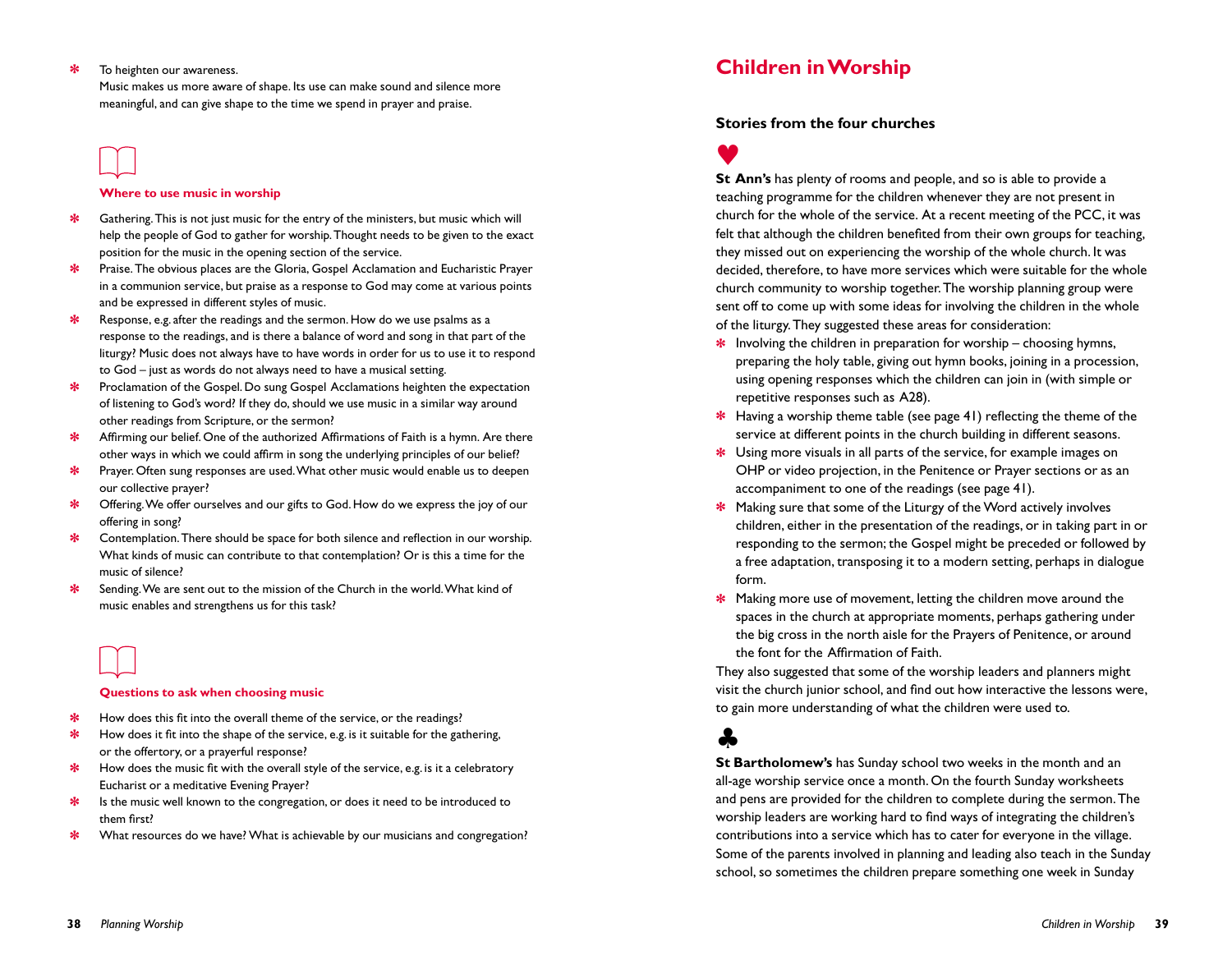school for use in worship the following Sunday.This week they have produced a collage of loaves and fishes for a temporary altar frontal. The intercessions often involve the children, as well as the rest of the congregation, in writing their own prayers or suggesting topics for prayer. Sometimes symbols are used to help people focus their prayers. A group of mums and older children are willing to cut out paper shapes for prayers to be written on, or to give a lead in preparing items for prayer beforehand, e.g. bringing newspaper cuttings to church as a starting point for the prayers.

There is a music group which sometimes leads the worship. It usually consists of a couple of adults and several children of differing musical abilities playing assorted instruments. Sometimes this makes for interesting sounds, but the congregation are glad to have the children's offerings.The children in turn are very enthusiastic and have a wide range of favourite music encompassing all styles.

## ♦

**St Christopher's** has few children, as there are not many living in the parish. Activity sheets based on the lectionary readings are provided for the children who come on Sunday mornings.They refer to what the children will be doing later in the service. People bring their concerns to the church for prayer, and the children are encouraged to join in as well. Some of the older children occasionally read the lessons, or take part with adults in a dramatic reading for several voices. Sometimes a small group of adults and some children meet together a few weeks before a service to prepare banners, or a throw-over frontal for the altar, to reflect the theme of a special service.

The alternative provisions from *Common Worship* are often used, such as a responsive form of confession.The question and answer form of the Creed is used at both all-age services and communion services, so that the children and families who start to come to communion after having come to all-age worship are familiar with at least some of the liturgy. In the communion services where children are present, the shorter Eucharistic Prayers are usually used, and sometimes the children are invited to come and stand around the altar, or help to serve.They regularly use the responsive Prayer at the Preparation of the Table (*Common Worship,* page 292, Prayer 8), as they bring the bread and wine:

> With this bread that we bring **we shall remember Jesus.**

They have occasionally experimented with longer insertions at this point (see page 42) and taken advantage of the provision for varying the words of the Preface in some of the Eucharistic Prayers (see Note on Thanksgivings in Resource Section G, page 222).

## ♠

Today is the monthly all-age service at **St Dodo's**, to which children and families have been invited, and there is a baptism.The young people are taking part in a drama (the Good Samaritan – again!) but once this is over they get restless, as the remainder of the service is not especially geared to them.The baptism sounds like a long monologue, and the music consists of Victorian hymns that are all unfamiliar.The children in the Sunday school have been asked to lead the prayers, so the Sunday school teachers have written them on pieces of paper, and the children have some difficulty reading them. It is also difficult to hear what they are saying as the microphone is not adjusted to their height.There are some Bible story books (given to the church ten years ago) and colouring things at the back of the church, but most of the children are now too old for them, and feel that they have rather outgrown such entertainment.

#### **Ideas for visual accompaniment to readings**

- **\*** Mime.
- **\*** Tableau.
- **\*** Drama.
- **\*** Dance.<br>**\*** Puppets
- **\*** Puppets (shadow puppets are more easily seen by large numbers).<br>**\*** Proiected slides or OHP transparencies of the story drawn by the
- **\*** Projected slides or OHP transparencies of the story drawn by the children.<br> **\*** A procession of items referred to in the reading, brought up and arranged in
- **\*** A procession of items referred to in the reading, brought up and arranged in a suitable space near the reader. (This has the advantage that it introduces movement without requiring a great deal of rehearsal. It provides concrete visual images and the people carrying the things up have to listen to the reading so as not to miss their turn.)

#### **Worship theme table**

Such a table, with items reflecting the theme or biblical material to be heard in the service, provides a concrete object of interest on arrival and throughout the service, both for children and adults. For example, on the first Sunday in Lent the table is below the pulpit.There is a large cloth covered with sand, in which are strewn a few large pebbles and the odd withering plant. Or on the fourth Sunday after Easter in Year A, there is a green felt cloth, a few toy lambs, a shepherd's crook or a large walking stick, a leather water bottle or perhaps a sheepskin. A group of people is always responsible for the preparation of the theme table and many people in the congregation are now used to contributing suitable items. Sometimes one of the flower arrangers provides an appropriate arrangement to complement the images and sometimes items are used during the address and then replaced.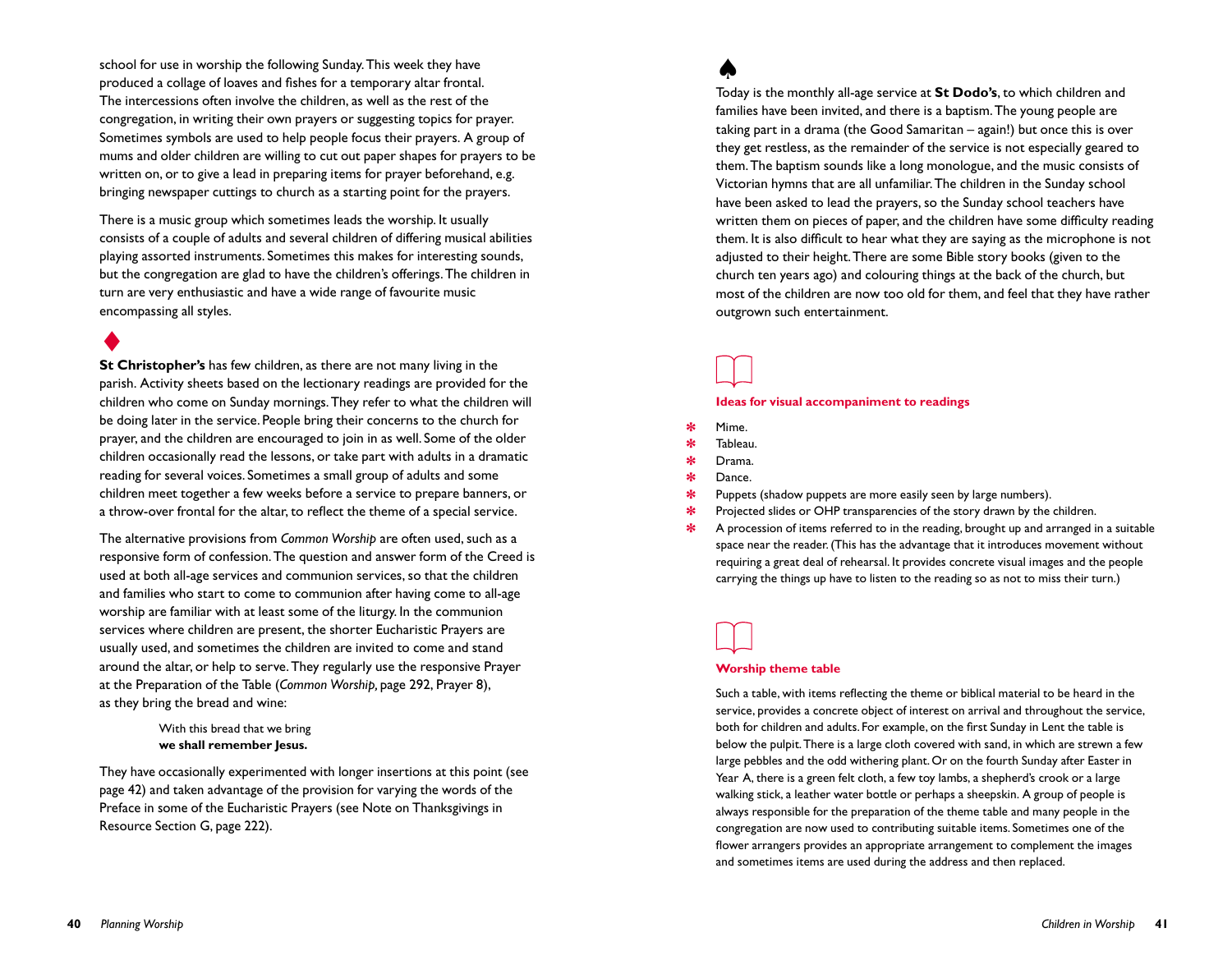#### **Preambles before the Eucharistic Prayer**

This might be a set of biddings or reasons for giving thanks, spoken by children or others, before the opening dialogue. Jewish-style questions and answers such as the following might be compiled, perhaps to echo the theme of the service. A child might ask the questions, which the president or deacon might answer, and not all questions need be attempted every time.

#### **Q Why do we give thanks and praise to God?**

A Because he has created all that is, and he has given us life. He is Lord of all, and yet loves each of us.

#### **Q Why do we remember Jesus?**

A Because he was sent from God and he gave up his life for us on the cross. God raised him from the dead so that we might see that death is not the end, but the beginning of a new life, the life Jesus showed us how to live.

#### **Q Why do we use bread?**

A Because Jesus took bread at the Last Supper. It is a sign of Jesus feeding us as we share with others around his table.

#### **Q Why do we use wine?**

A Because this wine is a sign of Jesus' saving love, poured out for us when he died on the cross.

*(or)*

- **Q Who are we remembering and who is here with us?**
- A Jesus Christ the Lord who lives today.

#### **Q Why do we take this bread?**

- A To show that his body was given up to death for us.
- **Q Why do we take this wine?**
- A To show that lesus shed his blood for our sins.

#### **Q Why is there one loaf and one cup?**

A Because we are one family; we belong to each other like the parts of a body.

#### **Q Why do we come to his table?**

A He invites us because he accepts us.We are his people and we share in his heavenly life.

#### **Q For how long will Christians celebrate like this?**

A Until Jesus comes to take us to be with God in heaven.

Whatever happens, the actions, style and approach of the president, while being accessible to children, should make clear that the Eucharistic Prayer which follows is addressed to God, in whose presence it is right to be filled with awe.The sense of mystery should not lose out to a chatty educational or instructional approach.

### **Discussion starter: All-Age Worship**

If you have an all-age service in your church, compare it with what is described here.

If you are considering starting an all-age service, these questions and lists might help you compile a statement which begins 'Our all-age worship will be like this….' Try some brainstorming, when people list answers to questions such as:

- **\*** What is our aim in starting an all-age service?<br>**\*** What are the arguments against it?
- **\*** What are the arguments against it?<br>**\*** What are the arguments in favour?
- **\*** What are the arguments in favour?

#### **What is our aim in starting an all-age service?**

- **\*** Who is the service for? Who might come to all-age worship?
	- **\*** Nuclear families with parents and young children.
	- **\*** Children from the Sunday School or regular children's activities.
	- **\*** Single parent families.
	- **\*** Single people.
	- \* Older people.<br>\* Those whose
	- \* Those whose children have grown up and moved away.<br>\* Teenagers.
	- **\*** Teenagers.<br>**\*** Visitors to
	- **\*** Visitors to the church or area.
	- **\*** Younger married couples.
- **\*** Is the service basically the Eucharist (Holy Communion) with a new title to emphasize that it is for the whole church community, or that provision is made for children as well as adults?
- **\*** Either for this or for a non-eucharistic service, are 'All-Age Worship', 'All-Age Service' or 'All-Age Communion' better titles than the often-used 'Family Service', to stress that people of all ages can worship together? Would it be better to invent a new, local name for the service?
- **\*** Is it just a way of giving children's workers a monthly break?

#### **What are the arguments against all-age worship?**

- **\*** Worship may seem 'childish'; the focus is on children to such an extent that adults are forced to deny their adulthood by joining in.
- **\*** If proper care is not taken it can focus so strongly on the nuclear family that it makes those in other styles of household – the single, bereaved, divorced and elderly – feel less part of the church family.
- **\*** Both structure and content can be so free and variable that people may see no links with traditional Anglican worship.
- **\*** It can fail to act as a 'bridge' to more main-line eucharistic or Morning Prayer worship: some worshippers never move on from the monthly 'all-age service'.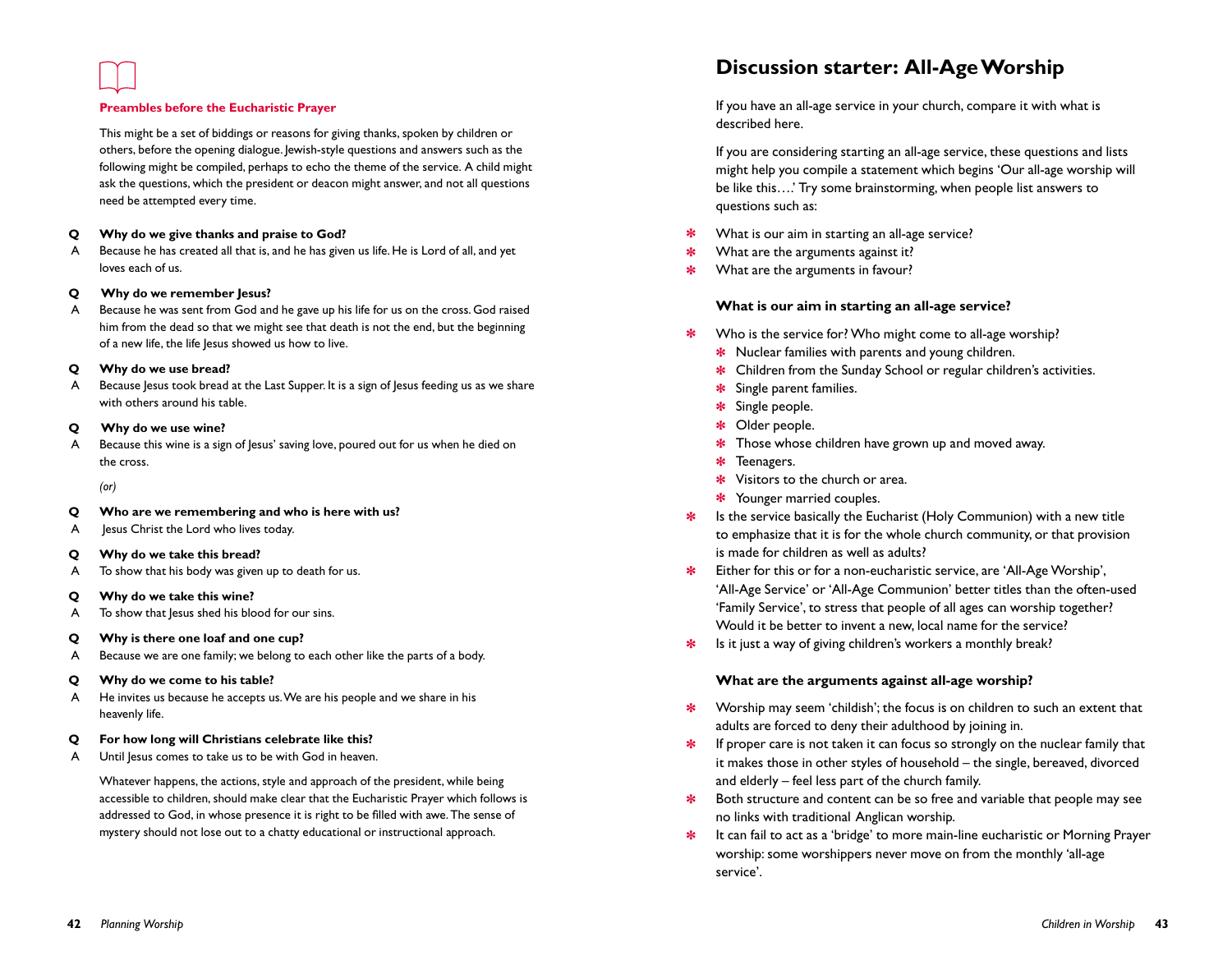- **\*** Worship can become banal, superficial, focused on learning rather than worship, dominated by a strong teaching aim or a 'compere', and provide little God-centred worship.
- **\*** It can easily become all-age learning rather than all-age worship, because it is much easier to find resources for the former than the latter.
- **\*** Worship depends on the whim of the worship leader because so much is new; and because some people think it is not a 'statutory' service, there is sometimes little or no consultation with the PCC.

#### **What are the arguments in favour of all-age worship?**

- **\*** All-age worship can provide a place where those unfamiliar with formal worship can begin to feel at home. One reason for this is that it can be a bridge, in reflecting local culture more easily than the rest of the Church's worship. Another reason is that people sometimes welcome the excuse to accompany their children, and then find that they understand teaching which is simple and visual, and sometimes at a more 'introductory' level.
- **\*** It is a place where genuine intergenerational activity can take place, with adults and children learning from each other and worshipping together.
- **\*** It can help regular church attenders to discover new dimensions in worship.<br> **\*** It provides an opportunity for people to grow and use their gifts by sharing
- **\*** It provides an opportunity for people to grow and use their gifts by sharing in planning, leading and contributing to worship.
- **\*** It provides a way of introducing new elements into worship (in a congregation likely to be less critical of them?) – drama, dance, audio-visuals, new hymns or methods of teaching.

### **Space and Colour**

### **Stories from the four churches**



**St Ann's** is a modern building with worshippers seated on movable chairs in a semi-circle around the shallow open dais.The amplification system is excellent and none of the furniture in the building is fixed. A creative group in the church makes banners and throw-away paper visuals which focus on the season or the teaching theme – and the children's groups often contribute their own decorations. Using free-standing screens for some of these means that they need not always be in the same place and can be moved according to the needs of the worship. It also avoids sticky messes on the walls, though occasionally the wall is used, as when they went for a year or so with the words 'Christ has died, Christ is risen, Christ will come again' in well-designed paper letters on the wall behind the holy table.

### ♣

**St Bartholomew's** found some years ago that they could increase the sense of space in their tiny church by removing the back row of the choir, moving the front stalls back, and putting carpet right across the chancel and sanctuary. At the same time, they moved the altar forward far enough for the president to get behind it.

More recently, they have looked at the need for somewhere for a very small group to worship on Sunday evenings or for less formal midweek occasions. The result of this has been the transformation of a small side chapel.The floor has been levelled (a sanctuary step had been put in at some stage), an efficient independent heating system installed and the old wooden chairs replaced by stacking cushioned stools, whose upholstery matches the carpet and the new pastel wash on the walls. And the small Jacobean table, restored and no longer boxed in with hangings, is a fitting focus for the seven or eight who gather round. Other 'focus' items include an icon of the Trinity and a single candle.Worshipping in this situation, with a more personal relationship between the members of the congregation and the president, inevitably has an effect on what happens in the larger group on Sundays. It has also been suitable for trying some of the less formal structures in *New Patterns for Worship*.

## ♦

**St Christopher's** have only been back in church for a month.They worshipped in the school hall while the church was being re-ordered and decorated, and found this a surprisingly valuable experience.They took a deliberate decision not to cart bits of furniture out of the church into the hall to make the place 'more like church' – they had seen the odd effect of this in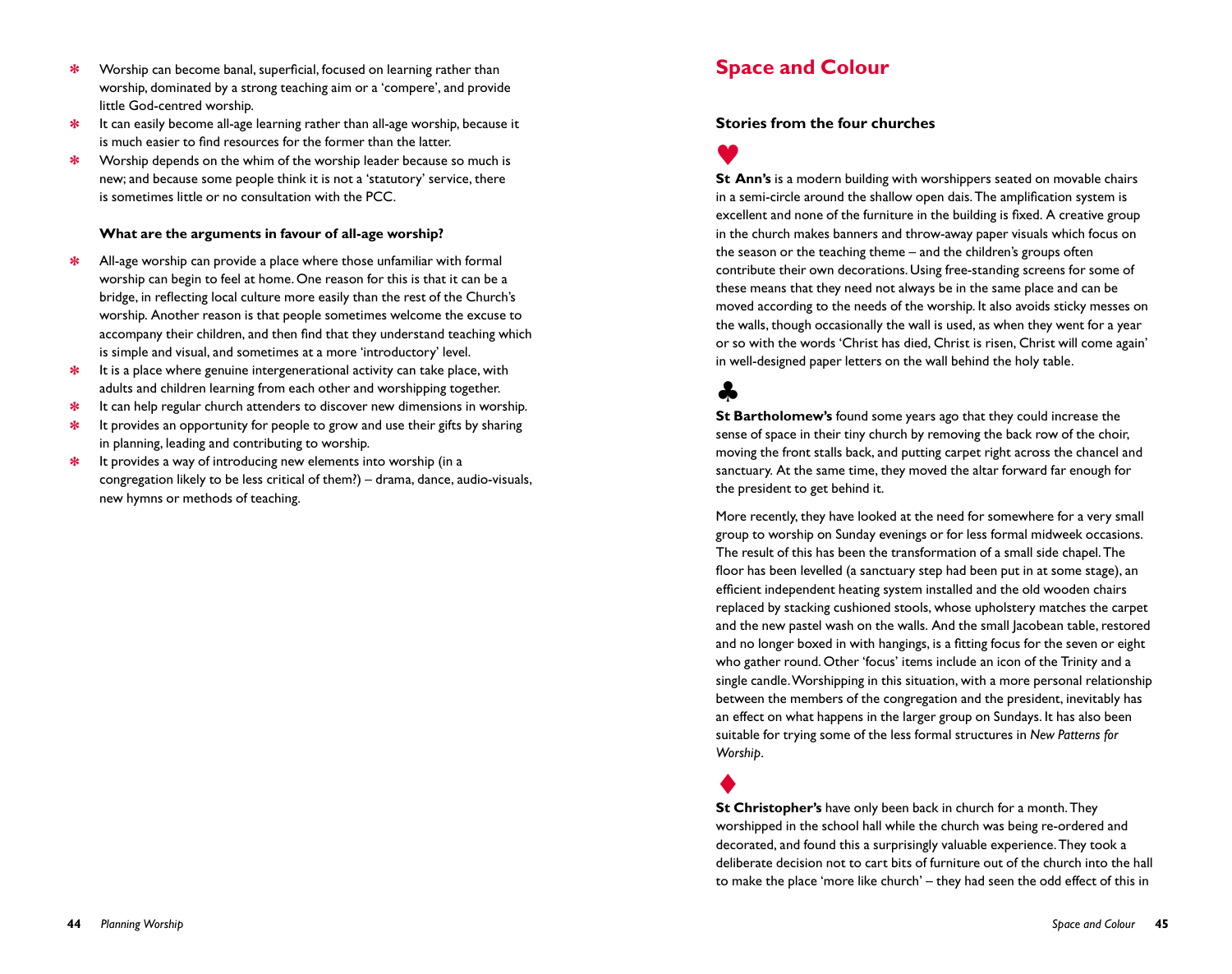another local church which used a community centre, with plastic chairs (each with its embroidered hassock) and metal tables (one of them with a Victorian frontal not quite fitting it), a heavy gothic lectern and sanctuary chairs to match.

Instead, they decided to use the school furniture as it was, with a white cloth on the table and all the links with church centred on the people and the colourful vestments of the ministers.Without hassocks, they stood for the whole of the Eucharistic Prayer – and quite a bit more in the worship – and decided to carry on doing this when they returned to church. Doing without the organ was a good experience, too, and opened up the possibility of using other instruments regularly. A flute, guitar and piano now practise each week for some of the items in each service, and taped music provides the background to receiving communion more often than the organ.

In the re-ordered St Christopher's, the choir stalls have been moved to the west end of the church, behind the congregation.The chancel, cleared of furniture, is made more spacious with a platform built forward of the chancel arch and a carpet unifying the floor area. Gone are the heavy oak clergy desks and ornate bishop's chair; they are replaced by simple seats for the president and his assistants, arranged to face the people.The lectern too is of a simple design.The altar has been brought forward, under the arch, with plenty of space for movement round it.There is also space at the side of the church for a modern one-piece font which is big enough for an adult to stand in and have water poured over her or him and incorporates a bowl at waist height for pouring.

### ♠

**St Dodo's** is a bit like an old-fashioned museum, with generations of furnishings and clutter which no one is allowed to touch.The sanctuary houses banners from long-departed church organizations, a large threedimensional marble monument on one wall, a threadbare strip of carpet with brass fasteners, and a holy table which is not a table but a boxed-in wooden framework to hold ancient frontals (and behind which the flower vases, spare candles and watering can are kept).The modern light oak reading desks (given in memory of a benefactor twenty years ago and therefore immovable – one reason why the table cannot be moved forward) contrast with the dark pine empty choir stalls. And there are some items taken from the nowdemolished church in the next parish when it was amalgamated with St Dodo's – an enormous carved oak lectern, which is out of all proportion to the rest of the furnishings, and a large marble font.This was so heavy that a special concrete base had to be built for it at the back of the church (where it is never used). They even found space to cram in a few more pews at the same time, and all without thinking of seeking advice or getting a faculty.

#### **St Ann's checklist**

At their monthly worship planning meeting, the St Ann's leaders check through a number of items to do with space, colour and the use of the building:

- **\*** Should the seating be in the normal arrangement or do we need to change it make the aisles wider for a procession or dancing, for instance?
- **\*** Are we making the best use of the different spaces?<br>**\*** Could we for example, do a dramatic reading from
- **\*** Could we, for example, do a dramatic reading from different parts of the building?<br> **\*** Can we visualize the different colours in use on any one day in the dress of the
- **\*** Can we visualize the different colours in use on any one day, in the dress of the ministers, banners and other hangings or visuals? Are there times when we might need to use the coloured stage lights?
- **\*** Plot the movement of people in each service, decide if there are clear 'ceremonial routes' for the ministers, e.g. moving to the font for a baptism with a family coming forward.Who is responsible for taking care of mechanical hiccups like moving an overhead projector or microphone stand out of the way?
- **\*** What does the church smell and look like? Do we need polish, air freshener or incense?

#### **How St Christopher's moved**

- 1 Some months of teaching about worship led most people to conclude that the present layout could be improved.
- 2 Vicar and churchwardens met the archdeacon, who outlined possibilities and offered a list of other churches which had made similar changes.
- 3 The PCC set up a small group to visit other churches, get ideas, take measurements and report back.
- 4 In a full-scale on-site consultation, the PCC committee, architect, archdeacon and some members of the Diocesan Advisory Committee and the Diocesan Liturgical Committee looked at how the proposed changes might help or hinder the worship – bearing in mind the need for flexibility, since ways of worshipping might change.
- 5 The PCC rightly thought that it was important for people to have some idea of what it would be like before taking the final decision.They considered asking the architect to produce some artist's impressions of what the church would look like, viewed from different points, which could be mounted on large display boards. But they decided instead on an experimental moving of the furniture (by the congregation and therefore at no cost).
- 6 After a couple of months the PCC consulted every member of the congregation  $$ which made raising the money easier, as everyone felt they had a stake in the decision.
- 7 The PCC decided unanimously to apply for a faculty, and discussed carefully how the cost could be cut by doing some of the work themselves.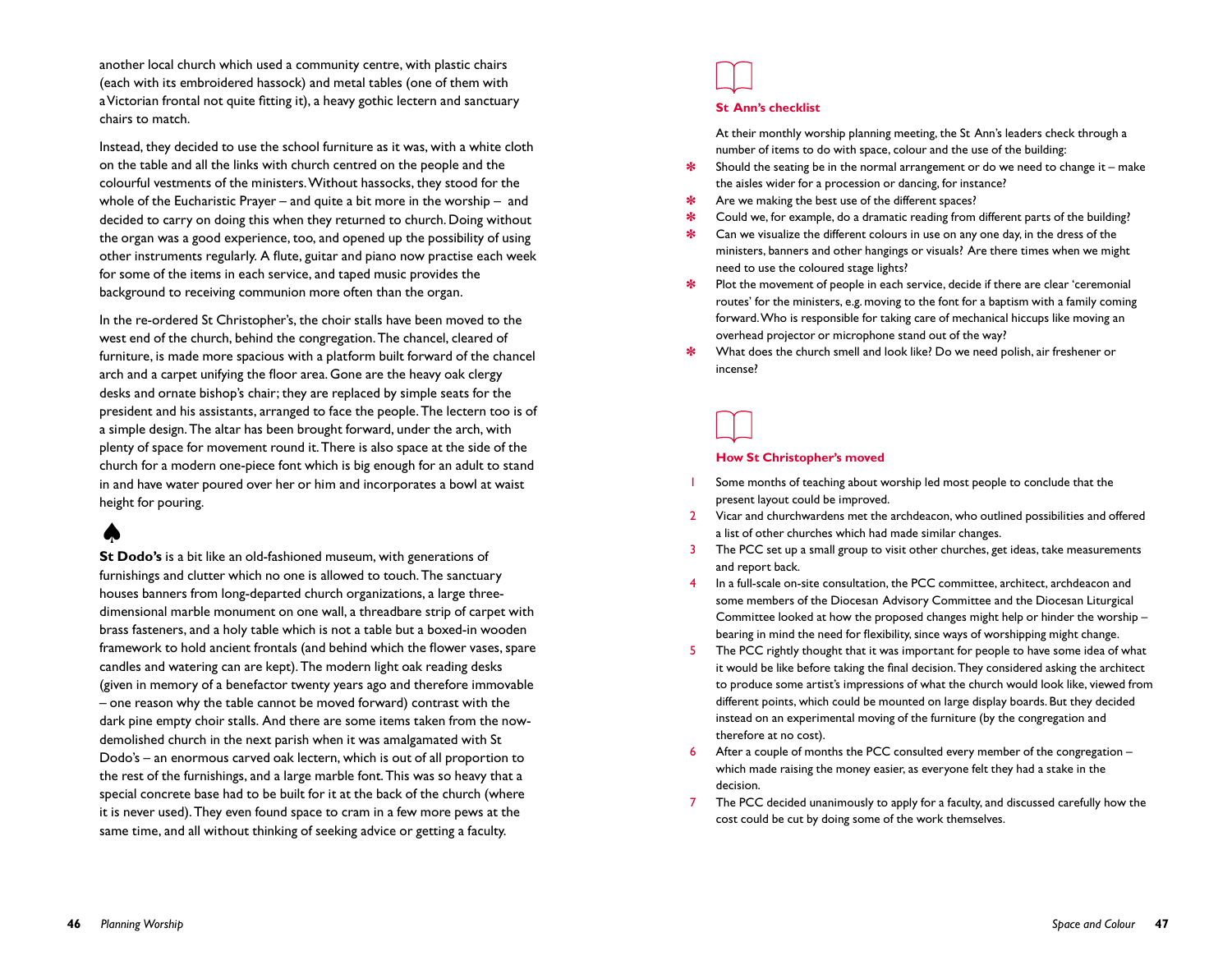#### **Small groups**

Small groups at worship include not only small Sunday congregations, but those who gather midweek, ministers and others praying daily, and one minister at prayer on his or her own.

**St Bartholomew's** discussed the importance of:

- **\*** The scale of the worship area. A small group may be overwhelmed and made to feel insignificant by a large and lofty building.
- **\*** Warmth and comfort. It is easier to worship when people are comfortable.<br> **\*** Colour Gentle colours are better in a small space: more strident colours su
- **\*** Colour. Gentle colours are better in a small space; more strident colours suit distant and dramatic viewing.
- **\*** Flexible seating.This can be arranged so that people can look at each other or have as the focus altar table, icon, candle, banner, lectern or Bible.
- **\*** Space, so that movement is possible, not only to come and go with ease, but to move during the worship.
- **\*** The possibility of using the area for counselling, the ministry of reconciliation, ministry to couples, spiritual direction.

### **Common Prayer and the Law**

**Stories from the four churches**

♥

**St Ann's** PCC has recently had to discuss 'Who has the authority to change the worship in our parish church?' This is because a number of people in the church would like to see a return to the Prayer Book for some services. At the beginning of *Common Worship*, on the authorization page (page vii), is a summary of Canon B 3:

Canon B 3 provides that decisions as to which of the authorized services are to be used (other than occasional offices) shall be taken jointly by the incumbent and the parochial church council. In the case of occasional offices (other than Confirmation and Ordination), the decision is to be made by the minister conducting the service, subject to the right of any of the persons concerned to object beforehand to the form of service proposed.

The spirit of this Canon, and of the Worship and Doctrine Measure on which it is based, is that there should be agreement at local level.This is why there is no provision for appeal under Canon B 3, apart from cases where there is dispute over the form to be used for occasional offices. In cases of disagreement, *The Book of Common Prayer* or a form of service in use for two of the past four years is to be used. So it is important for the PCC to have regular discussions about the church's worship, and come to agreement on questions such as:

- **\*** Is the overall pattern of services right? How often is A Service of the Word or A Service of the Word with a Celebration of Holy Communion used?
- **\*** Does the PCC want to make specific recommendations on the contents of the service?
- **\*** When will the PCC next review the pattern of worship?

### ♣

**St Bartholomew's** group of churches has recently been looking at what authority is needed for lay people to conduct services. Canon B 11 (see page 51) speaks of two categories of lay person, as well as Readers: those authorized by the bishop of the diocese (in their diocese this is done after attendance at a group of diocesan courses on worship sponsored jointly by the adult training department and the Diocesan Liturgical Committee), and other suitable lay persons, invited by the incumbent. Because of the existence of the course, the diocesan bishop has given directions that where lay people are to lead worship regularly, they should be those authorized by him. So St Bartholomew's now has four lay people on the course.They are glad that, once authorized, these people will be able to lead not only A Service of the Word, which is the structure for their all-age service, but also the entire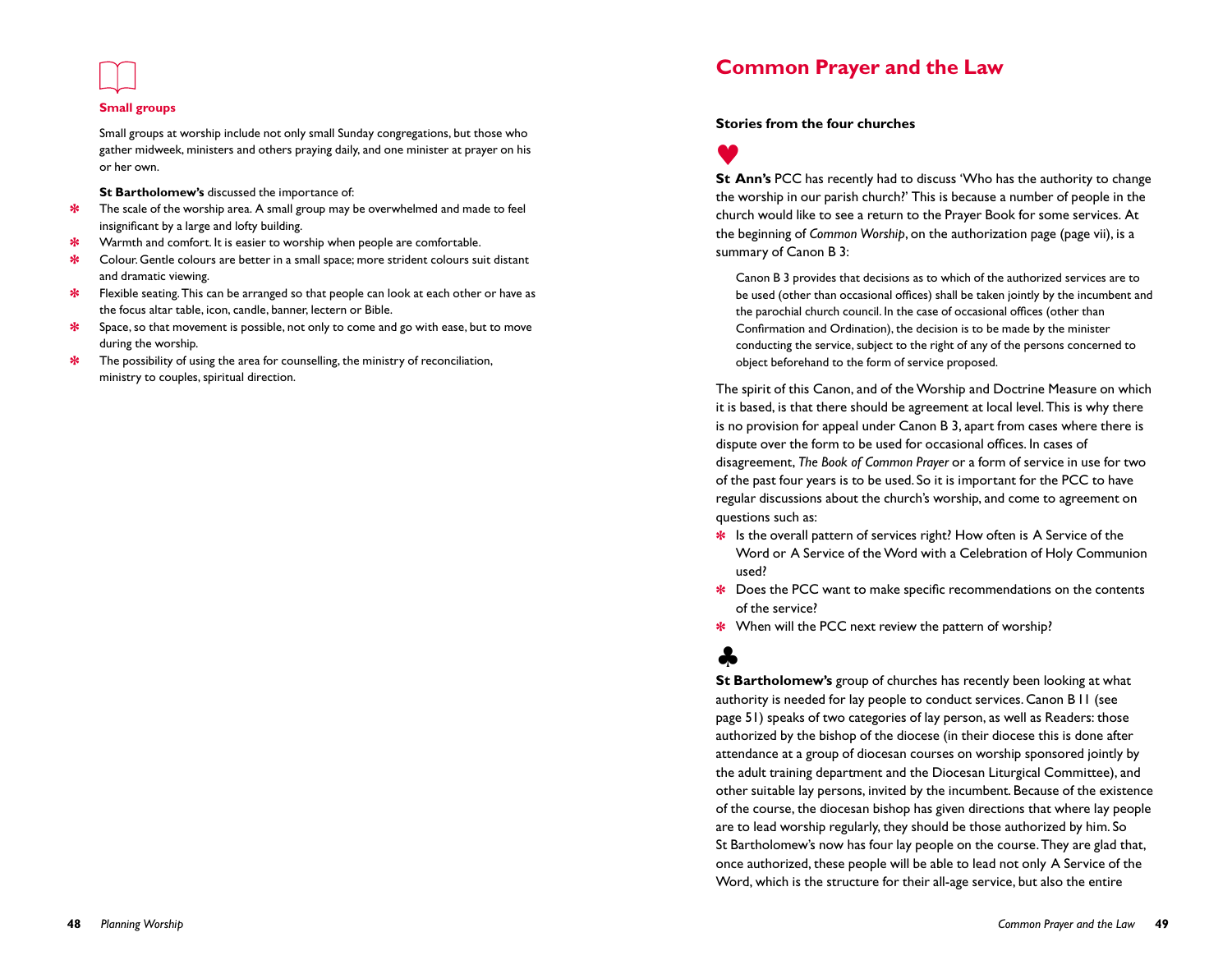Gathering and Liturgy of the Word sections of Holy Communion on those occasions when the vicar arrives half way through the service (see *Common Worship*, page 159).

## ♦

In the church school attached to **St Christopher's** there is a real need for a Eucharistic Prayer which the children can understand.The vicar has a copy of some prayers from a non-Anglican church, and has written to the bishop to ask, 'Please will you authorize this Eucharistic Prayer for use with children in our church school?' The bishop replies warmly, enthusiastic about the work in the school, but suggesting that Eucharistic Prayers D, H or E with a special extended preface (see page 42) are used. He encloses a letter from his legal adviser, who says:

It does not matter legally whether the service is in school or in church. Canon B 1 limits Church of England ministers to using only the services it covers, unless he is claiming that the provisions of Canon B 5 apply, namely that it is a service for which no provision is made in the *Book of Common Prayer* or under Canons B 2 or B 4. Our common understanding is that Canon B 5 cannot be stretched to cover services of Holy Communion even if they are for specific occasions, age groups, or places not specifically provided for in the BCP or Canons B 2 and B 4. So a service of Holy Communion for St Swithun's Day should be regarded primarily as a service of Holy Communion (and therefore coming under Canons B 1 and B 2), and not as a special liturgy for St Swithun (for which the BCP etc. makes no provision, thus leaving the minister to his own discretion under Canon B 5).

## ♠

The vicar of **St Dodo's** complains at the chapter meeting that the rural dean has used some illegal liturgy in the service which began the meeting. 'Where did that confession and absolution come from?' he asks, and is shown the pages of authorized forms of Confession and Absolution in *Common Worship* (pages 122–137).

#### **Canon B 11.1**

Morning and Evening Prayer shall be said or sung in every parish church at least on all Sundays and other principal Feast Days, and also on Ash Wednesday and Good Friday. Each service shall be said or sung distinctly, reverently, and in an audible voice. Readers, such other lay persons as may be authorized by the bishop of the diocese, or some other suitable lay person, may, at the invitation of the minister of the parish or, where the cure is vacant or the minister is incapacitated, at the invitation of the churchwardens say or sing Morning or Evening Prayer (save for the Absolution).



#### **Common prayer in the Church of England**

It may help to identify three aspects of the Anglican understanding of common prayer.

- 1 The valuing of patterns of worship which are recognized as the common possession of the people of God.This does not mean that nothing can change nor that every popular practice must prevail. It does not rule out any local variation. It does mean that worship must not simply be governed by the whim of the minister or the congregation. Corporate patterns of worship must exist and be developed which are recognized by worshippers as their corporate worship. It is therefore appropriate that these are approved and regulated by the Church.
- 2 The patterns and forms of worship must not be determined purely at the level of the local congregation but must bear witness to participation in the wider common life of the Church. For this reason it is right that common forms such as creeds, collects, confessions, and eucharistic prayers should be followed, as well as common approaches to the shape and content of Christian worship.
- 3 Patterns of common prayer play an important part in maintaining the unity of the Church in its confession of the Christian faith. For this reason,
	- **\*** those authorized to lead worship promise to 'use only the forms of service which are authorized or allowed by Canon' (Declaration of Assent, *Common Worship*, page xi);
	- **\*** while ministers have considerable liturgical freedom under Canon B 5, they are charged to ensure such services are 'neither contrary to, nor indicative of any departure from, the doctrine of the Church of England in any essential matter'; the section on page 52 sets out the things which need to be taken into account in assessing whether particular words and actions conform to the doctrine of the Church of England;
	- **\*** in recent years the General Synod has taken great care that all liturgical forms that it has authorized can be used with a good conscience by the different traditions in the Church of England.